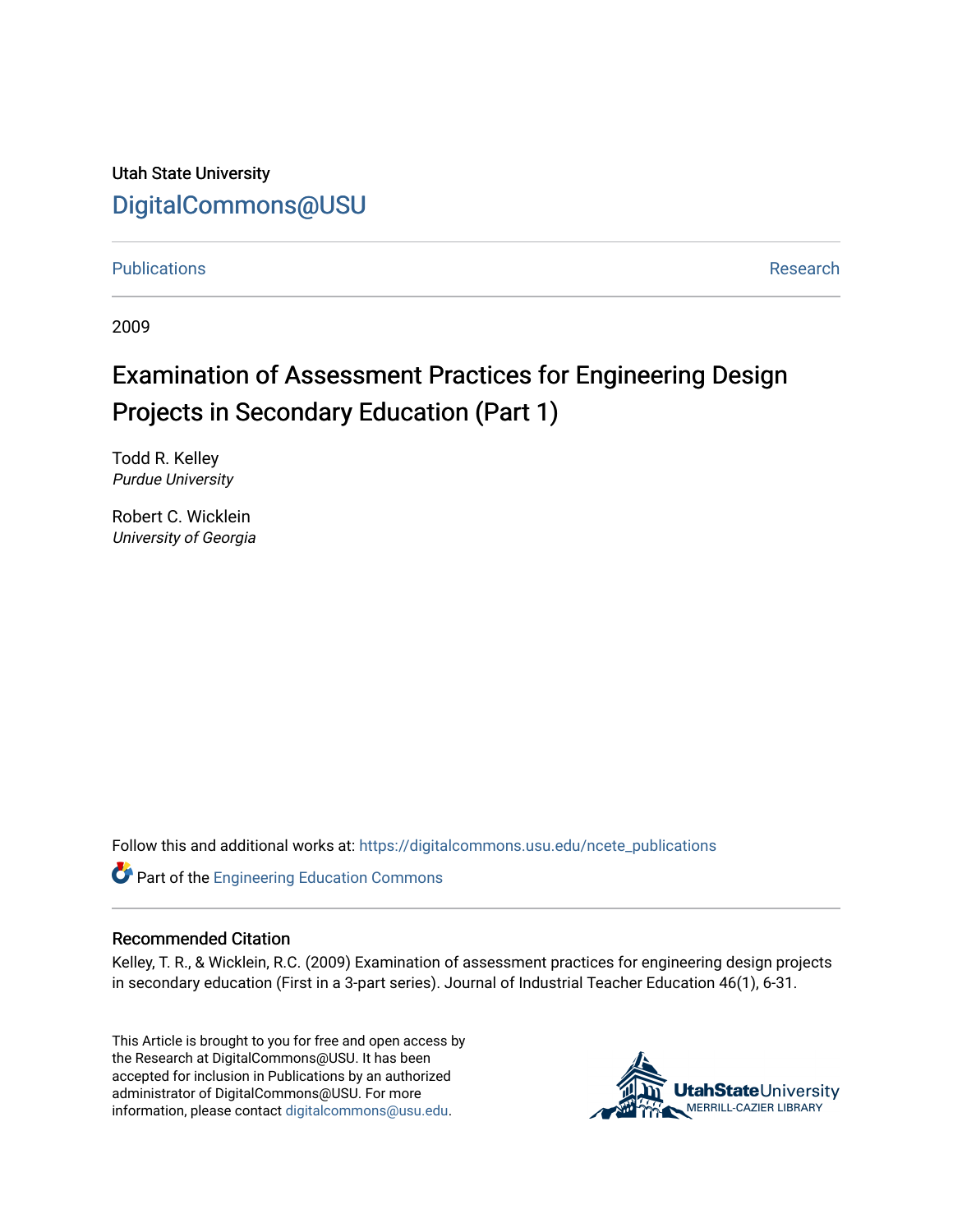# **Examination of Assessment Practices for Engineering Design Projects in Secondary Technology Education (First article in 3-part series)**

Todd R. Kelley, Ph.D. Purdue University

Robert C. Wicklein, Ed.D. University of Georgia

#### **Overview**

 The following descriptive study was designed to determine the national status of secondary technology education curriculum content and assessment practices as they relate to engineering design. The results of this study were divided into a three-part article series. Although this study focused on the larger construct of the national status of the infusion of engineering design into technology education, three separate sub-constructs emerged. The three sub-constructs were: a) status of engineering design curriculum content; b) the status of assessment practices of engineering design projects, and c) what selected challenges are identified by secondary technology educators in teaching engineering design.

Volume 46 Number 1 2009

6

Todd R. Kelley, Ph.D., is an Assistant Professor in the Department of Industrial Technology at Purdue University. He can be reached at trkelley@purdue.edu. Robert C. Wicklein, Ed.D., is a Professor at the University of Georgia. He can be reached at wickone@uga.edu.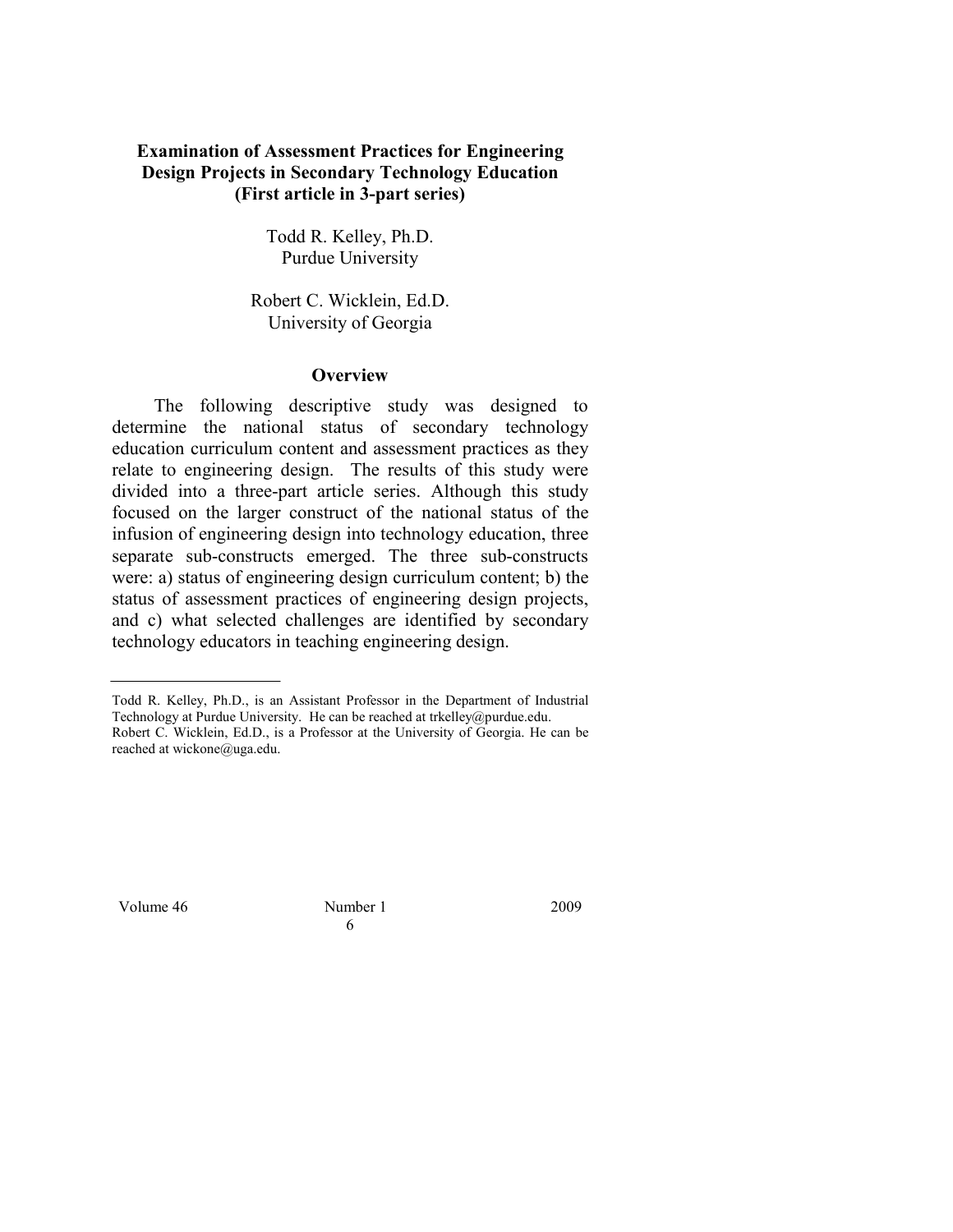#### **Introduction**

Educators within the field of technology education took a great leap forward in establishing a clear direction for the discipline with the publication of Standards for Technological Literacy: Content for the Study of Technology (ITEA, 2000/2002). Additionally, the professional development standards in Advancing Excellence in Technological Literacy (ITEA, 2003), and the call for technological literacy by the National Academy of Engineering and National Research Council in their document Technically Speaking: Why all Americans Need to Know More About Technology (NAE & NRC, 2002) continued to provide focus for the technology education curriculum. Each of these documents clearly established a need to teach technological literacy to all K-12 students. Although none of these documents endorsed a specific method of delivering technological literacy, many in the field of technology education as well as agencies outside of technology education (National Academy of Science) suggested engineering or engineering design as a curricular focus for technology education to achieve technological literacy (Daugherty, 2005, Lewis, 2004, NAE NRC, 2002, Rogers, 2005, Wicklein, 2006). From an engineering perspective, Douglas, Iversen, and Kalyandurg (2004) also cited the American Society for Engineering Education (ASEE) research results that indicated a strong support for teaching engineering in K-12 public schools.

However, the field of technology education has a history of experiencing curriculum reforms that generate new program titles with little curriculum changes (Akmal, Oaks, & Barker, 2002; Clark, 1989; Sanders, 2001). Considering this history of resistance to change in the field of technology education, questions arise about the current curriculum shift to move to engineering design as a content focus.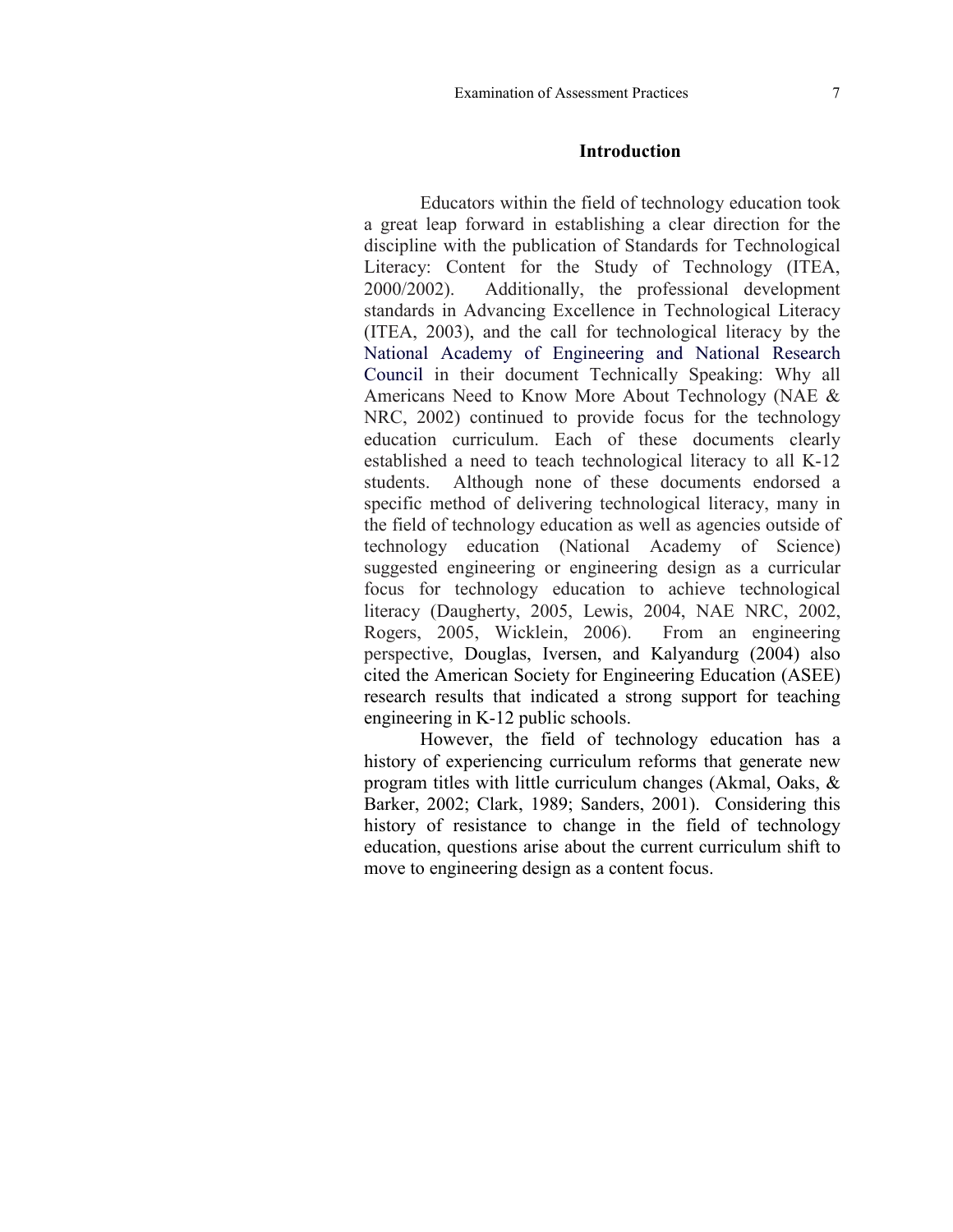Recently, there have been new curriculums designed to infuse engineering content into technology education such as Project ProBase, Principles of Engineering; Project Lead the Way, Principles of Technology; Engineering Technology; and Introduction to Engineering (Dearing & Daugherty, 2004). Certainly, research was needed to determine the status and degree to which engineering design content was being presented within the field of technology education.

# **Methodology**

# *Research Design*

This descriptive study examined the degree to which technology educators are implementing elements of engineering design in their curriculums. The research collected data about the degree to which engineering design concepts were incorporated into the curriculum content in the secondary technology education. The researchers made a clear distinction between the goals of engineering design and other issues to connecting engineering concepts to the curriculum. One definition for engineering design defined by the Accreditation Board for Engineering and Technology (ABET) states: "as the process of devising a system, component, or process to meet desired needs. It is a decision making process (often iterative), in which the basic science, mathematics, and engineering sciences are applied to convert resources optimally to meet a stated objectives" (Eide, Jenison, Mashaw, & Northup, 2002, p. 79).

The research question guiding this part of the research study was:

1. To what degree does the current curriculum content of secondary technology education programs reflect engineering design concepts?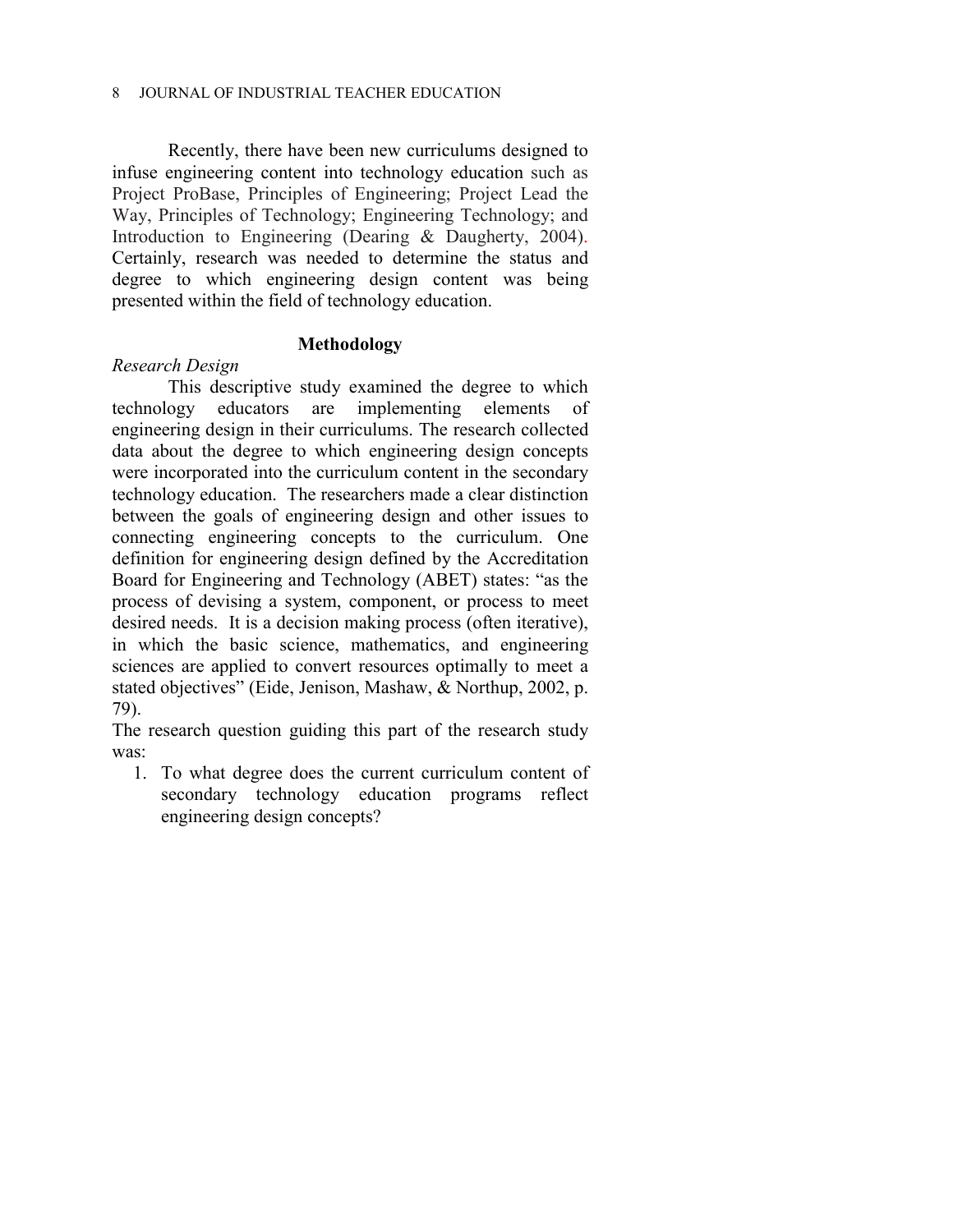#### *Population and Sample*

A full sample was taken of secondary technology educators who were members of the International Technology Education Association (ITEA) as of September 2007. The identified population of this study consisted of a total of (N=1043) high school technology education teachers in the ITEA membership database. The original research design for this study called for an increase of the initial mailing of the survey by 48.1 percent, the average success rate of an initial mailing (Gall et al; 2007). However, after communication with ITEA personnel that revealed that ITEA survey mailings typically yield a 20-25% rate of return (Price, personal communication), the researchers determined that a full population mailing to all ITEA high school members was necessary to achieve the desired sample of 285.

#### **Instrumentation**

#### *Data Collection Procedure*

An invitation message was sent through e-mail to all ITEA members in the sample explaining specific instructions for completing the on-line questionnaire and directing participants to access a specific website to obtain and complete the survey questionnaire. The on-line questionnaire was developed using the guidelines and recommendations outlined by Dillman, Tortora, and Bowker (1999). There was a request to return the survey by a specified date. After waiting three days past the specified date of return, which was three weeks after the initial mailing, the researchers contacted nonrespondents by sending a follow-up e-mail delivered letter containing the URL for the on-line survey link. The on-line survey company was Hosted Survey. This has been a proven method used by other researchers to achieve compliance from non-respondents (Gall et al., 2007).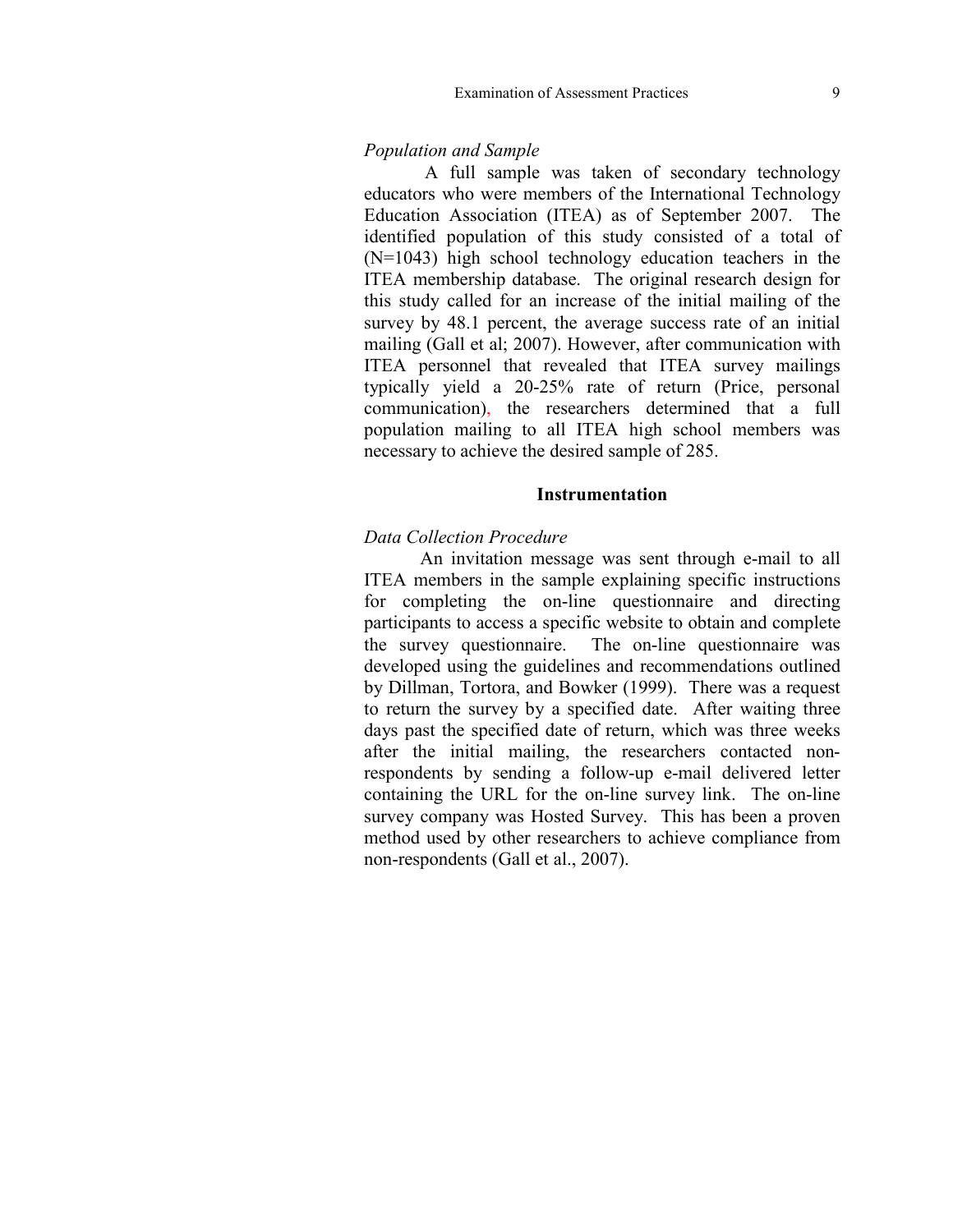The survey instrument gathered data relating to the degree to which engineering design concepts were incorporated into technology education curriculum content. The curriculum content items were created from the results of Childress and Rhodes (2008) study and Smith's (2006) study to create the framework for defining engineering design curriculum content in seven categories, see Table 1. Childress and Rhodes (2008) and Smith (2006) used a modified Delphi research method which requires a construct and content validation procedure, thus, providing survey items that were already tested for validity and reliability (Messick, 1989). The results of this research yielded an overall .982 Cronbach's Alpha for internal consistency. Participants were required to respond to each curriculum content item twice, for frequency of use and for time per typical use using a six-point Likert scale. See Table 2.

Table 1. The Seven Categories of Engineering Design Content

Seven Categories of Engineering Design Content

Engineering Design Engineering Analysis Application of Engineering Design Engineering Communication Design Thinking as It Relates to Engineering Design Engineering and Human Values Engineering Science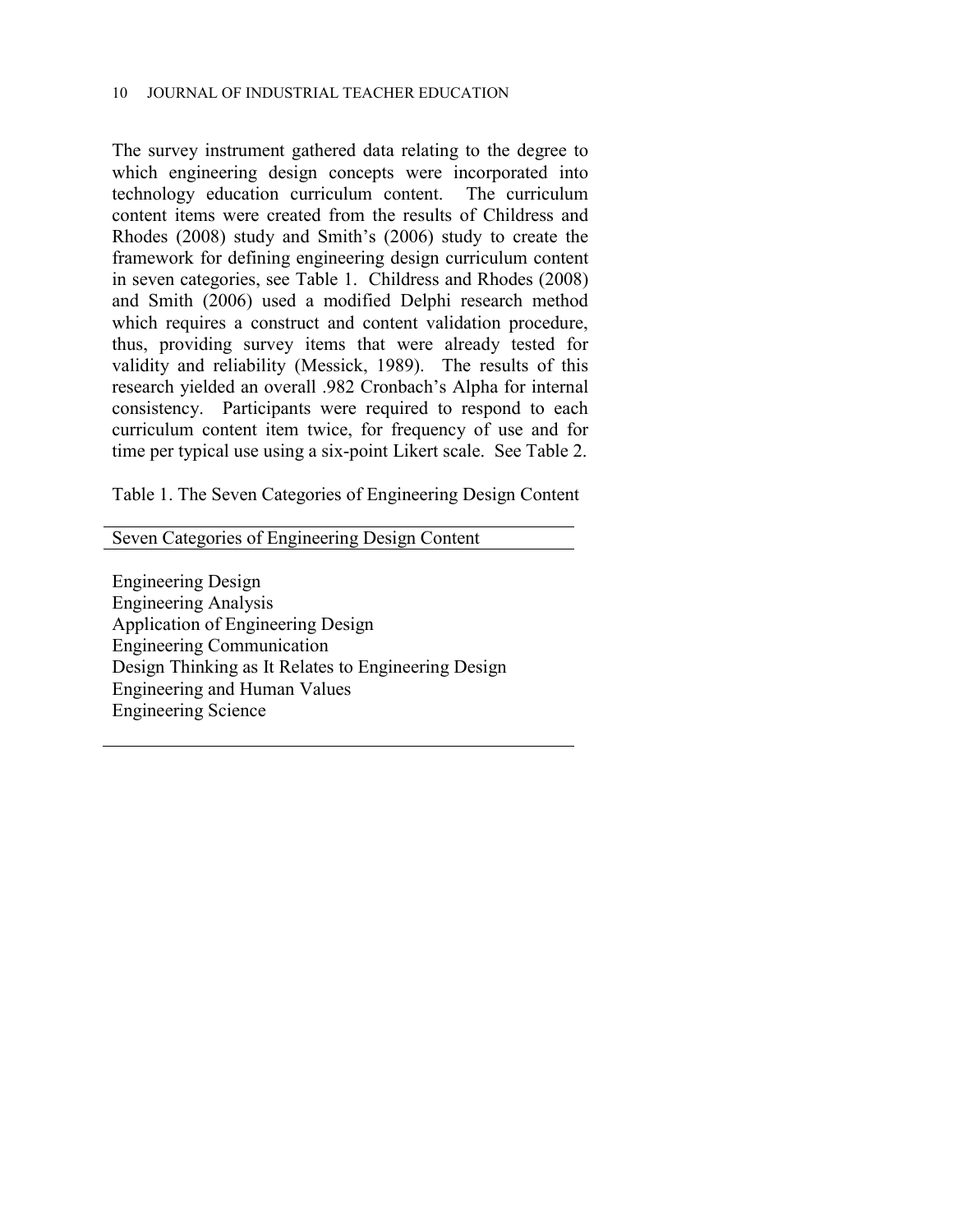| How Often? (Frequency) |                  |                     |                  |  |
|------------------------|------------------|---------------------|------------------|--|
|                        | Likert   Wording | Traditional         | <b>Block</b>     |  |
|                        |                  | (meets 5 days<br>a  |                  |  |
|                        |                  | week)               |                  |  |
| 0                      | Never            | $\mathbf 0$         | $\left( \right)$ |  |
|                        | A few times a    | 5 days              | 5 days           |  |
|                        | year             |                     |                  |  |
| $\overline{2}$         | 1 or 2 times a   | 14 days             | 7 days           |  |
|                        | month            | $(1.5*9.1)$         | $(1.5*4.6)$      |  |
| 3                      | 1 or 2 times a   | 55 days             | 28 days          |  |
|                        | week             | $(1.5*36.8)$        | $(1.5*18.4)$     |  |
| 4                      | Nearly           | 129 days (3.5*36.8) | 64 days          |  |
|                        | everyday         |                     | $(3.5*18.4)$     |  |
| 5                      | Daily            | 184 days            | 92 days          |  |

Table 2. Teaching Style Scale Conversion

|                | How Many Minutes? (Time)       |                      |              |  |
|----------------|--------------------------------|----------------------|--------------|--|
| Likert         | Wording                        | Traditional          | <b>Block</b> |  |
|                |                                | $(50$ minutes<br>per | (90)         |  |
|                |                                | period)              | minutes per  |  |
|                |                                |                      | period)      |  |
| 0              | None                           | $0 \text{ min.}$     | $0$ min.     |  |
| $\mathbf{1}$   | few<br>$\mathsf{A}$            | $5$ min.             | $9$ min.     |  |
|                | minutes<br>per                 |                      |              |  |
|                | period                         |                      |              |  |
| $\overline{2}$ | Less than half $\vert$ 15 min. |                      | 30 min.      |  |
|                | the period                     |                      |              |  |
| 3              | About half                     | 25 min.              | 45 min.      |  |
| $\overline{4}$ | More than $37.5$ min.          |                      | 67.5 min.    |  |
|                | half                           |                      |              |  |
| 5              | all<br>Almost                  | 50 min.              | 90 min.      |  |
|                | period                         |                      |              |  |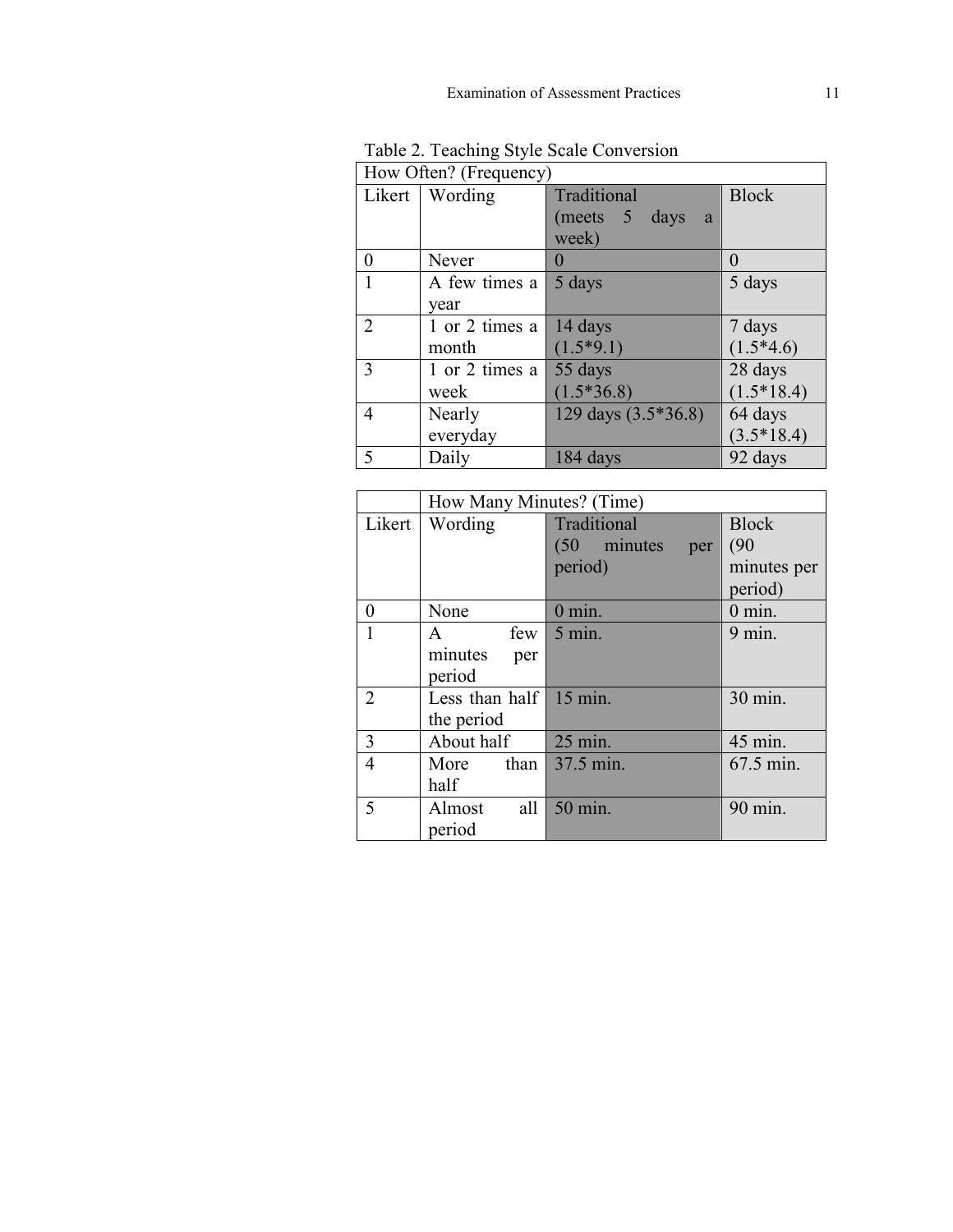Assumptions: Traditional schedule meets 5 days a week, 50 minute period, 184 day school year. Typical A/B and 4x4 block scheduling meets for 92 days for 90 minutes.

## **Results**

Results from the school demographic section of the survey revealed that 62.4% of respondents worked in schools that use a traditional school schedule with classes meeting five days a week for approximately 50 minute each period; the other 37.6% of those responding to the survey work in schools that implement a block schedule to organize the school day. See Table 3. Of those responding to the survey, 27% teach in schools in a rural setting, 47.4% teach in schools in a suburban setting, and 25.6% teach in schools in an urban setting. School size was also measured in the school demographic section. A total of 14.6% of the participants from this study teach in small (less than 500 students) high schools, 45.1% teach in medium size (500-1500) high schools, and 40.3% of respondents teach in large (greater than 1500 students) size schools. See Table 3 for a detailed breakdown of the general demographics of the respondents.

| Demographic                                 | #          | of % of Total |
|---------------------------------------------|------------|---------------|
| Criteria                                    | responders |               |
| Which best describes your current position? |            |               |
| Middle/High<br>school<br>teacher            | 23         | 10.2%         |
| High School<br>teacher                      | 198        | 87.6%         |
| <b>Other</b>                                |            | $2.2\%$       |

Table 3. General Demographic Information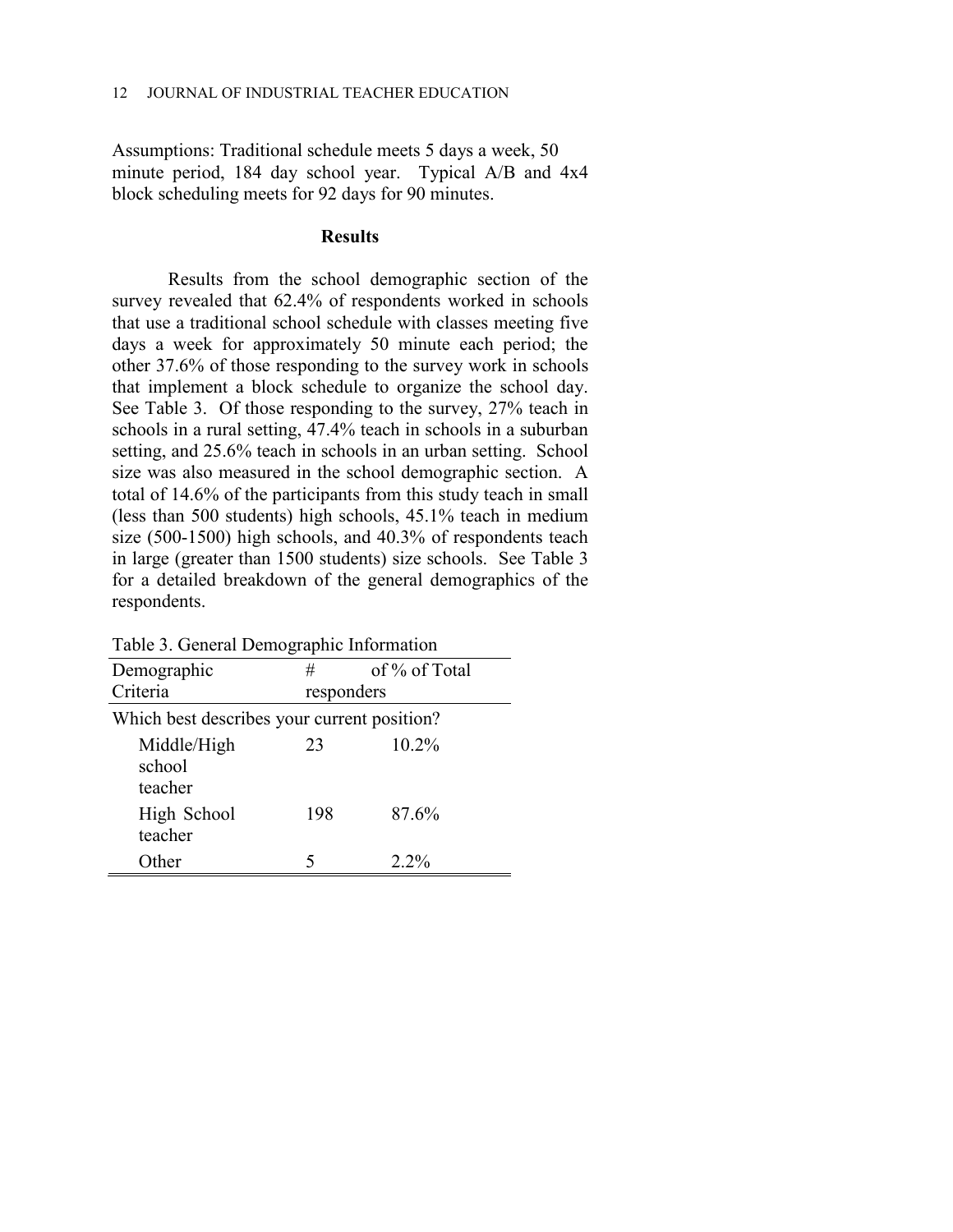| Years of experiences as a technology<br>educator at the start of the 2007-2008 |     |       |
|--------------------------------------------------------------------------------|-----|-------|
| school year                                                                    |     |       |
| prior<br>no                                                                    | 5   | 2.2%  |
| experience                                                                     |     |       |
| Less<br>than                                                                   | 12  | 5.3%  |
| one year                                                                       |     |       |
| $1-5$ years                                                                    | 36  | 15.9% |
| $6-10$ years                                                                   | 31  | 13.7% |
| $11-15$ years                                                                  | 32  | 14.2% |
| $16-20$ years                                                                  | 25  | 11.1% |
| $20+$ years                                                                    | 85  | 37.6% |
| Gender                                                                         |     |       |
| Male                                                                           | 195 | 86.2% |
| Female                                                                         | 31  | 13.7% |
| Age at last birthday                                                           |     |       |
| Under 25                                                                       | 7   | 3.1%  |
| $25 - 30$                                                                      | 33  | 14.6% |
| $31 - 35$                                                                      | 20  | 8.9%  |
| 36-40                                                                          | 19  | 8.5%  |
| $41 - 45$                                                                      | 31  | 13.7% |
| $46 - 50$                                                                      | 34  | 15.0% |
| 51-55                                                                          | 52  | 23.0% |
| 56-60                                                                          | 22  | 9.7%  |
| 61-65                                                                          | 7   | 3.1%  |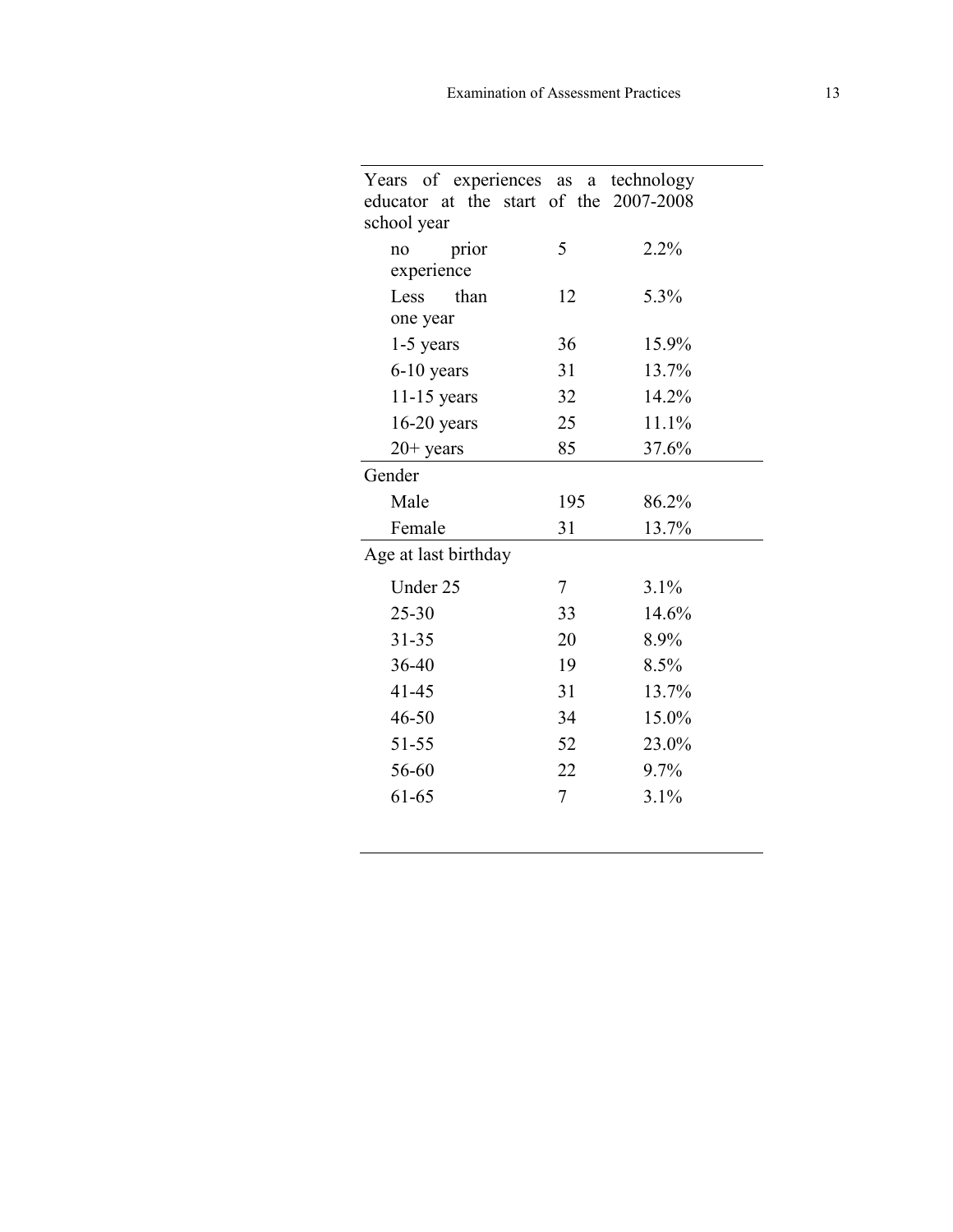$+65$  1 0.4%

| Highest college degree attained |     |           |  |  |  |
|---------------------------------|-----|-----------|--|--|--|
| B.S.B.A.                        | 73  | 32.3%     |  |  |  |
| <b>Masters</b>                  | 145 | $64\,2\%$ |  |  |  |
| EdS-                            | x   | $3.5\%$   |  |  |  |
| Specialist                      |     |           |  |  |  |

The biographical demographic section of the survey revealed that 10.0% of the respondents teach at a middle and high school, compared with 88.0% of respondents indicating they are assigned exclusively to high schools, while 2.0% selected other to describe the grade level they teach. The majority of respondents had multiple years of experience with 62.8% possessing 11 or more years of experience; within that 62.8%, 37.6% have 20+ years of teaching experience. A total of 35.0% of the responses to the survey came from technology education teachers with one to 10 years of experience, and 2.2% of teachers who responded to the survey were in their first year of teaching; see Table 3 for further breakdown of the biographical demographic information. A total of 195 participants were male for a total of 86.3% of responders, leaving 13.7% being female. As mentioned before, the respondents were veterans of the teaching profession, thus, they were deemed as a mature group of professionals. Survey results revealed that 65.0% of the participants are over the age of 40. A total of 32.0% of the teachers who completed the survey are between the ages of 25 to 40. Only 3% of respondents are under the age of 25. The teachers who responded to this survey were not only experienced but were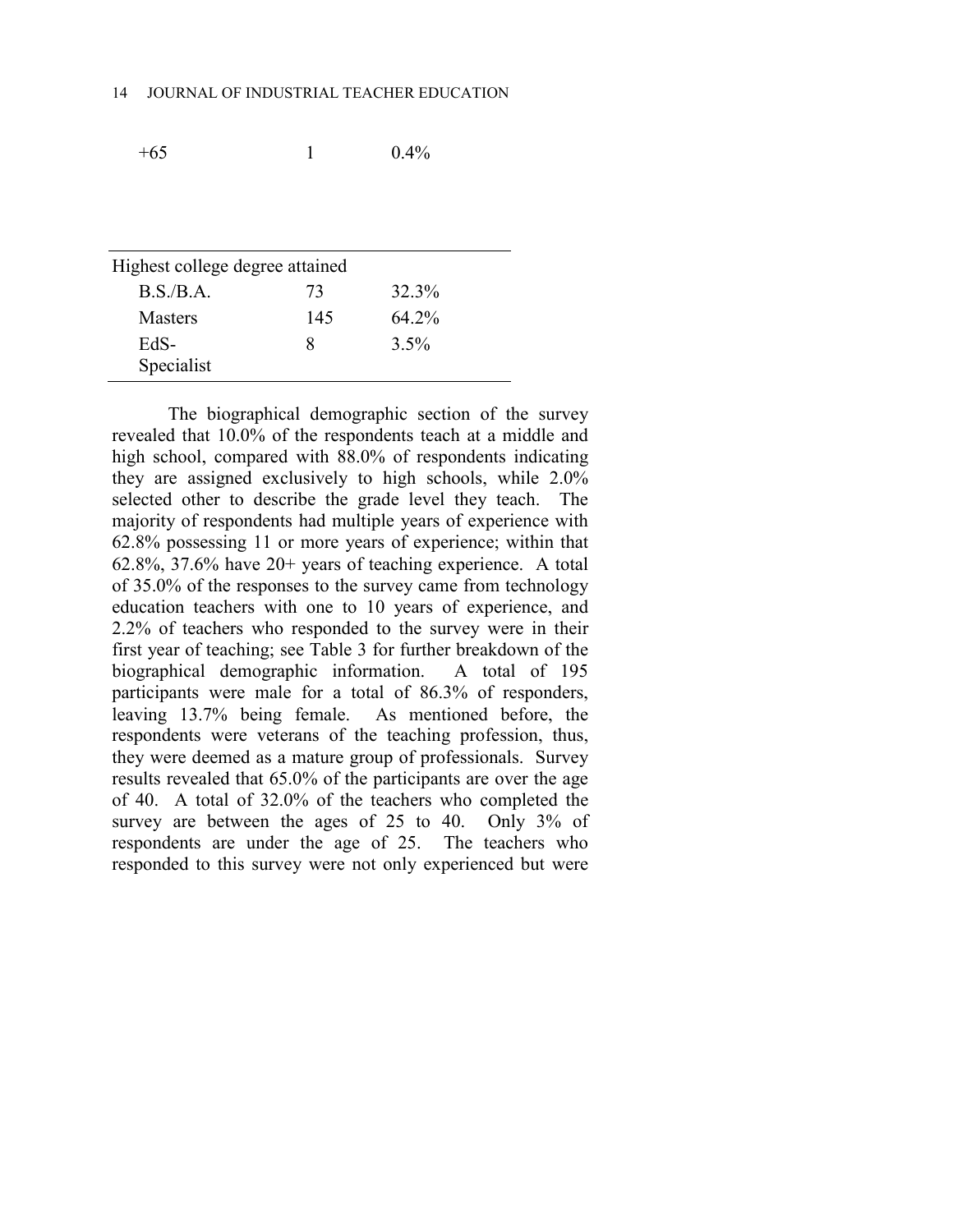also highly educated with 64.2% holding a Master's degree, and 3.5% having earned an educational specialist degree. A total of 32.3% have obtained just the required B.S./B.A, a degree necessary to teach technology education in public schools.

The category Engineering Design was the highest ranked category measured by frequency with a mean score of 3.15. See Table 4 for complete list of rankings based upon frequency of use. Engineering Communication was the highest ranked category with a group mean score of 2.80 for time per typical use. See Table 5 for complete list of category rankings based upon time per typical use.

|        | Table 4. Engineering Design Category Rankings for Frequency |  |  |  |
|--------|-------------------------------------------------------------|--|--|--|
| of Use |                                                             |  |  |  |

|                |                                              | Total | Total     |
|----------------|----------------------------------------------|-------|-----------|
|                |                                              | Group | Group     |
|                | Engineering Design<br>Content                | Mean  | <b>SD</b> |
| Rank           | Category                                     | f     | f         |
| 1              | <b>Engineering Design</b>                    | 3.15  | 1.24      |
| 2              | Design Thinking Related<br>to<br>Eng. Design | 3.00  | 1.28      |
| 3              | <b>Engineering Communication</b>             | 2.89  | 1.42      |
| $\overline{4}$ | <b>Engineering Analysis</b>                  | 2.79  | 1.32      |
| 5              | Application of Engineering<br>Design         | 2.77  | 1.29      |
| 6              | <b>Engineering Science</b>                   | 2.33  | 1.35      |
| 7              | <b>Engineering and Human Values</b>          | 2.22  | 1.29      |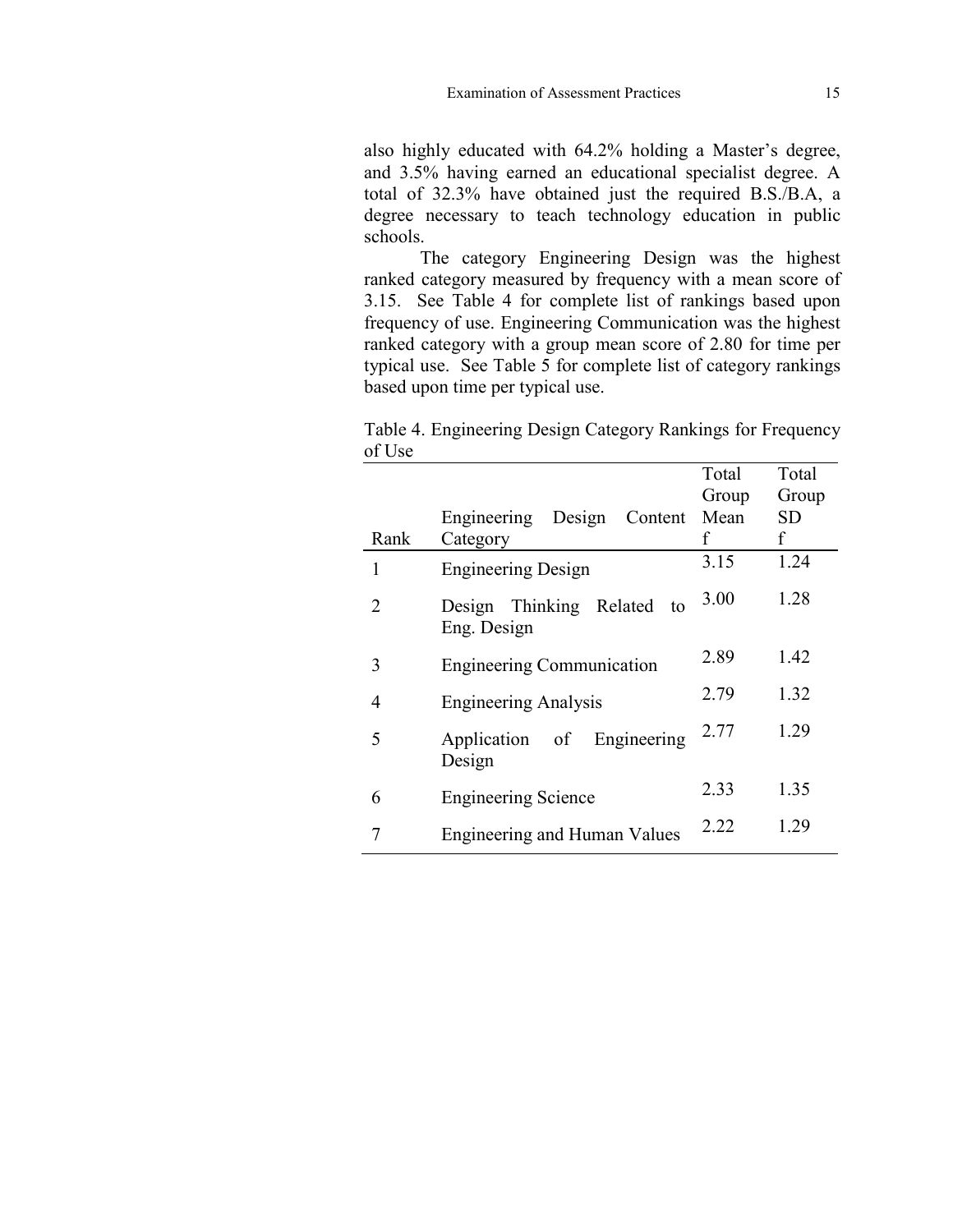|                             | I voical of Use                           |             |          |
|-----------------------------|-------------------------------------------|-------------|----------|
|                             |                                           | Total Group | Total    |
|                             | Engineering<br>Design                     | Mean        | Group SD |
| Rank                        | <b>Content Category</b>                   | Time        | Time     |
| 1                           | Engineering<br>Communication              | 2.80        | 1.41     |
| $\mathcal{D}_{\mathcal{L}}$ | Design Thinking Related to<br>Eng. Design | 2.74        | 1.32     |
| 3                           | Application of Engineering<br>Design      | 2.59        | 1.33     |
| 4                           | <b>Engineering Design</b>                 | 2.38        | 1.25     |
| 5                           | <b>Engineering Analysis</b>               | 2.37        | 1.32     |
| 6                           | <b>Engineering Science</b>                | 2.16        | 1.33     |
| 7                           | Engineering and Human<br>Values           | 2.08        | 1.31     |

Table 5. Engineering Design Category Rankings for Time Per  $T<sub>rmical</sub>$  of  $U<sub>SO</sub>$ 

Within the Design Thinking Related to Engineering Design category, thinking critically had the highest mean score measured by frequency of use 3.65. See Table 6 for a list of the top five mean scores for individual survey items based upon frequency of use.

In the Engineering Design category, the highest-ranking individual item (measured by time per typical use) use of computer-aided design to construct technical drawings with a mean score of 3.35; see Table 7 for a list of the topic five individual items based upon time per typical use. Also the item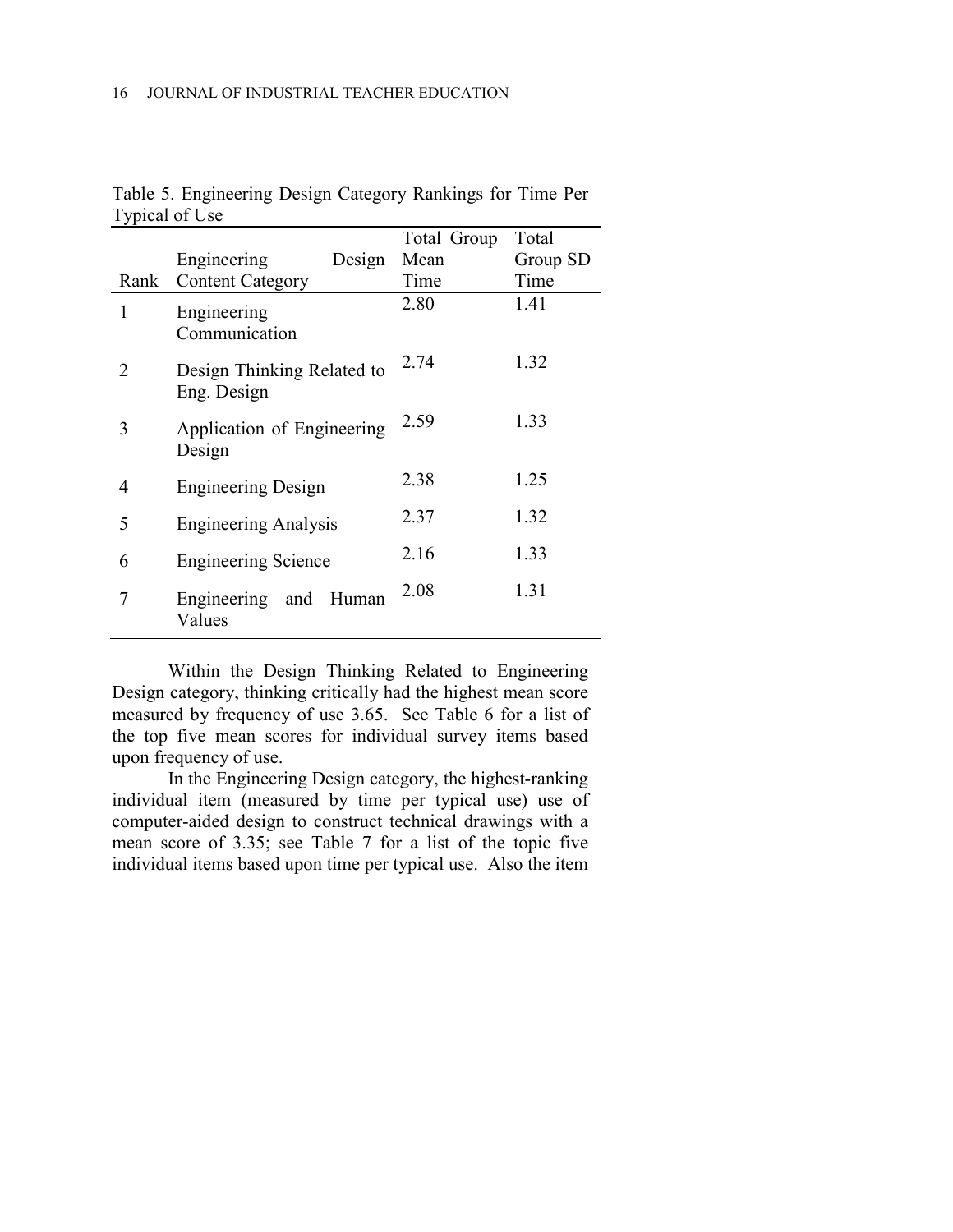use technical drawings to construct or implement an object, structure, or process (mean score of 3.30), received a high mean score. The emphasis of CAD in technology has been discovered in other status studies (Dearing & Daugherty, 2004; Sanders, 2001; Warner & Mumford, 2004).

Another result of particular interest is that the second highest ranked item measured by time per typical use was develop basic student's skills in the use of tools with a mean of 3.32. It appears that the field of technology education has not moved far from its industrial arts roots. As a matter of fact, a similar survey item, developing skill in using tools and machines, was the highest ranked item in the Standards for Industrial Arts Program Project SfIAP project (Dugger, Miller, Bame, Pinder, Giles, Young, & Dixon, 1980) and Schmitt and Pelly study (1966) according to Sanders (2001).

|   | Top Five Individual Items<br>(category)                                                                                  | Mean<br>f | SD f |
|---|--------------------------------------------------------------------------------------------------------------------------|-----------|------|
|   | (Design<br>critically<br>think<br>Thinking)                                                                              | 3.65      | 1.10 |
|   | developing basic student's<br>skills in the use of tools<br>(Application of ED)                                          | 346       | 1 26 |
| 3 | understanding that knowledge<br>of science and mathematics is<br>critical<br>engineering<br>to<br>(Engineering Analysis) | 3.44      | 1 20 |
|   | use computer-aided design to                                                                                             | 3.39      | 152  |

Table 6. Top Five Individual Engineering Design Items Mean Scores for Frequency of Use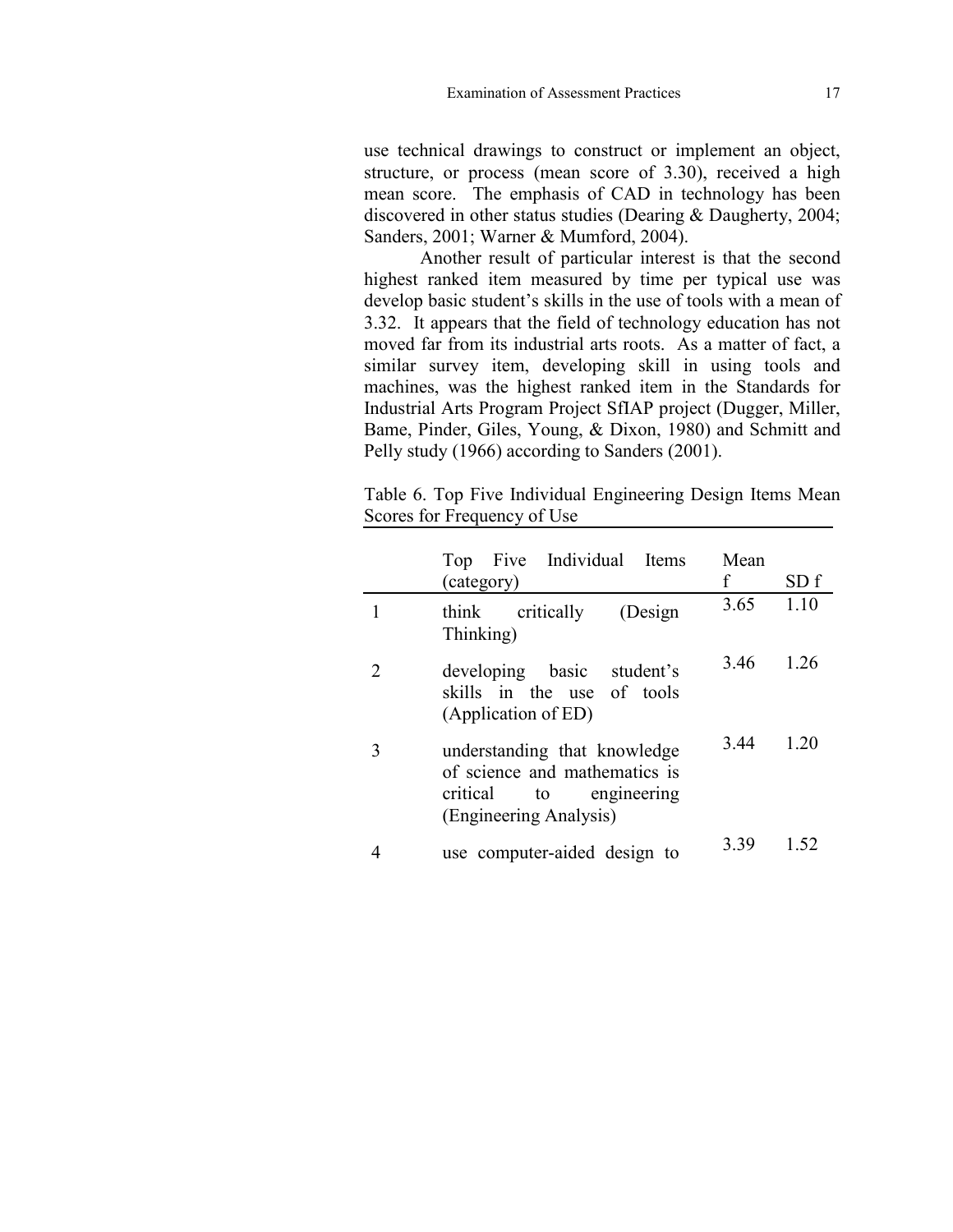| construct technical drawings<br>(Engineering Communication)                                                            |           |  |
|------------------------------------------------------------------------------------------------------------------------|-----------|--|
| use technical drawings to<br>construct or implement an<br>object, structure, or process<br>(Engineering Communication) | 3.34 1 26 |  |

Table 7. Top Five Individual Engineering Design Items Mean Scores for Time per Typical Use  $\overline{\phantom{0}}$ 

|   | Top Five Individual Items                   |             |      |
|---|---------------------------------------------|-------------|------|
|   | (category)                                  | Mean f SD f |      |
| 1 | use of computer-aided design to $3.35$ 1.49 |             |      |
|   | construct technical drawings                |             |      |
|   | (Engineering Communication)                 |             |      |
| 2 | develop basic student's skills in 3.32      |             | 1.34 |
|   | the use of tools (Application of            |             |      |
|   | ED)                                         |             |      |
| 3 | use technical drawings to 3.30              |             | 1.25 |
|   | construct or implement an                   |             |      |
|   | object, structure, or process               |             |      |
|   | (Engineering Communication)                 |             |      |
| 4 | visualize in three dimensions 3.19          |             | 1.32 |
|   | (Engineering Communication)                 |             |      |
| 5 | think critically (Design 3.15               |             | 1.22 |
|   | Thinking)                                   |             |      |

A composite score for total hours of teaching time dedicated to the seven engineering content categories was generated using the units of time and frequency identified in the teaching style scale conversion table (see Table 2). This composite score methodology to determine teaching time for curriculum content has been used in previous research. An advantage of using this method is to accurately capture the total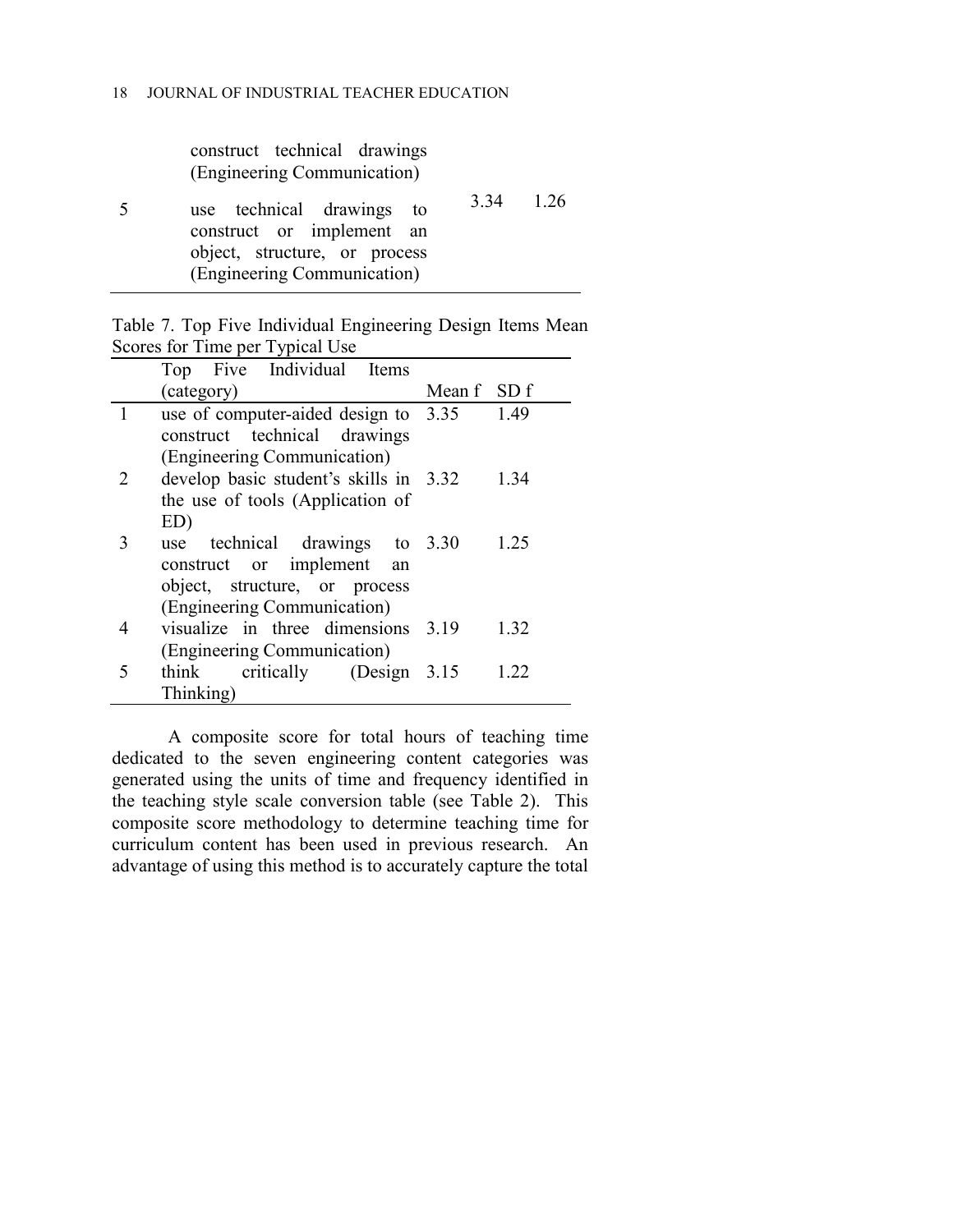instructional time dedicated to a specific curriculum content or to a specific teaching strategy employed the teacher (Mayer,1999; Mullens & Gayler,1999; Supovitz & Turner, 2000). The composite score was generated by using the units of days per school year for frequency and minutes per class period for duration or time; these numbers multiplied together to generate the final composite score. The researchers split the files; separating traditional and block scheduling results in order to accurately calculate a composite score. Splitting the file was necessary because the units of day and units of duration were different between the groups.

The lowest ranking categories based on composite scores for total instructional time were, Engineering and Human Values (6.21 hours for traditional schedule; 6.06 hours for block schedule), Engineering Science (7.06 hours for traditional schedule; 8.88 hours for block schedule), and Engineering Analysis (14.41 hours for traditional schedule; 14.16 hours for block schedule). See Figure 1.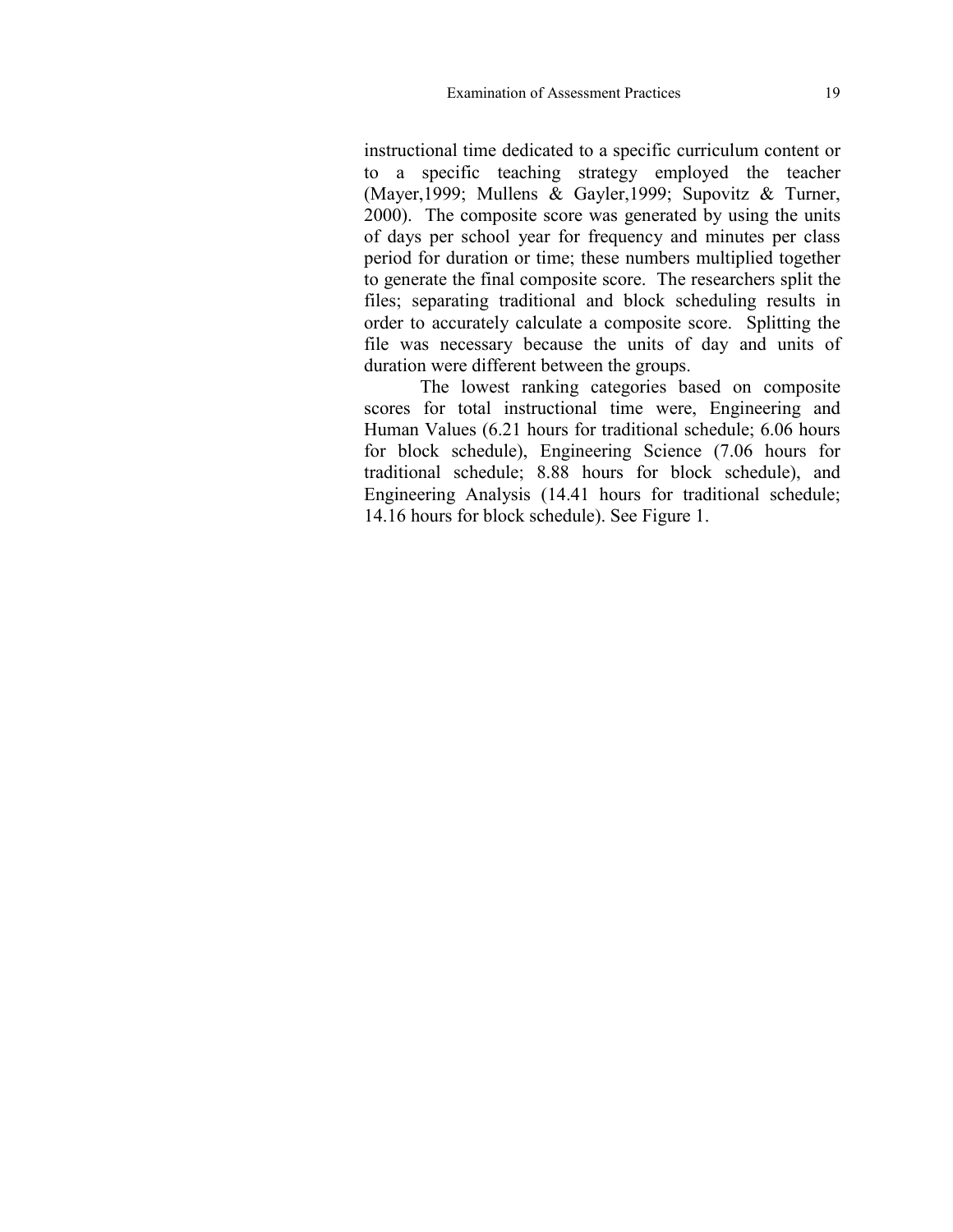# 20 JOURNAL OF INDUSTRIAL TEACHER EDUCATION

Figure 1. Composite Score of Total Hours Dedicated to Engineering Design Categories



es Ĺ use of mathematics to predict design results and a low These results reveal that there is less emphasis on the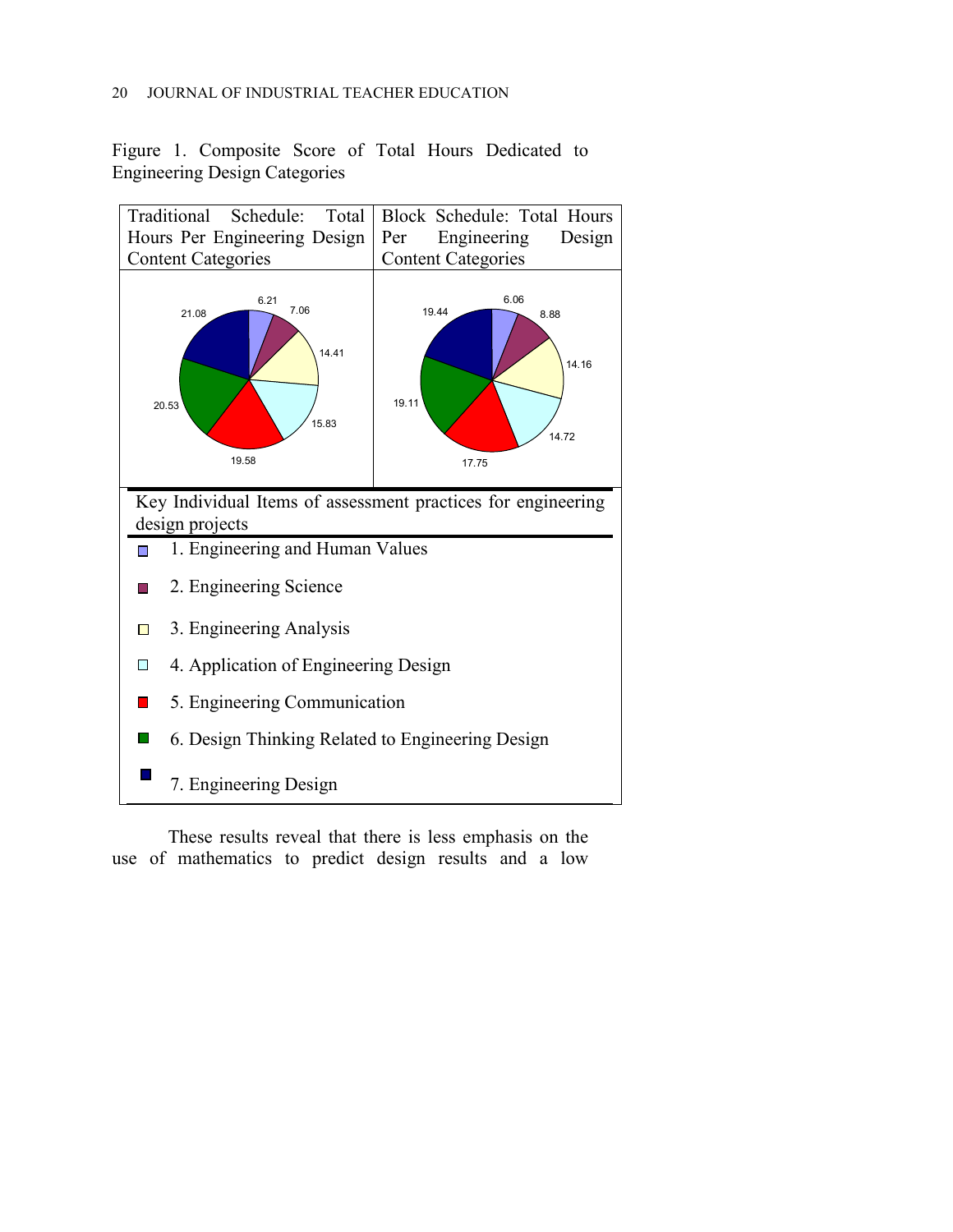emphasis on optimization techniques, some might question if engineering design is being properly taught when these are key engineering design elements (Hailey, Erekson, Becker, & Thompson, 2005; Hill, 2006; Gattie & Wicklein, 2007).

# **Limitation**

In order to determine statistical significance for this population size  $N = 1043$ , the Krejcie and Morgan (1970) method was to locate sample size for a given population size, the required sample size for the size of this population was set at 285 (Gay & Airasin, 2000). Again, the survey was sent out to all secondary education ITEA members in order to increase the chances of achieving an appropriate response rate. The final results of the study yielded a total of 226 respondents; therefore, the results of this study cannot be generalized to the entire population. However, the researchers comparing the demographic data results from this research to similar national status of technology education research (Gattie & Wicklein, 2007) that achieved an acceptable response rate level to generalize to the population. The demographic results of both studies were very similar, thus suggesting that these results were representative to the population. However, the researchers acknowledged that statistical significance was not achieved in this study.

## **Conclusion**

The results of this descriptive study have yielded valuable information for the field of technology education. There has been a body of literature generated regarding the issues related to engineering design as a focus for technology education (Daugherty, 2005; Gattie & Wicklein, 2007; Hailey, Erekson, Becker, & Thompson, 2005; Hill, 2006; Lewis, 2004;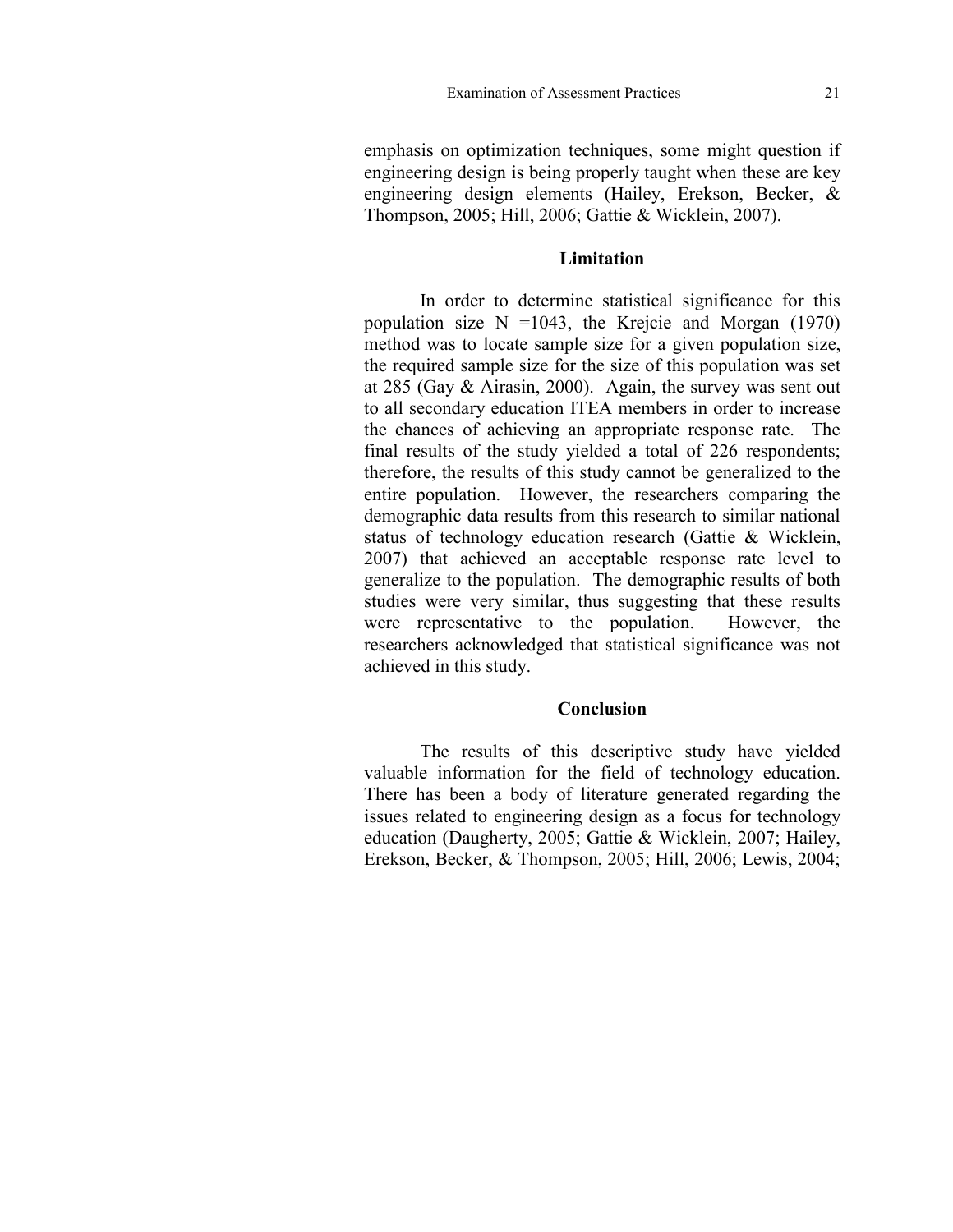2005; Wicklein, 2006). Several research studies in technology education have investigated the appropriate outcomes for a high school level engineering design program (Childress & Rhodes, 2008; Smith, 2006). This study sought to extend the results of those prior studies by using those results to help describe the current status of technology education regarding the engineering design curriculum content. It is imperative for educational researchers in technology education to have the ability to identify where the field of technology education is, as a whole, regarding issues and needs related to an engineering design focus; this study sought to provide such information.

The evidence from this study provides rationale to conclude that technology education curriculum content currently emphasizes career and technical education skills such as CAD and general tool skills even though the field as a whole wants to assume a more general education focus. Leaders in the field of technology education should embrace these findings and use it as a way to define a clearer mission for the field of technology education, one that provides a career pathway to engineering. Technology education would be best served to embrace the idea that it can provide a logical career pathway for high school students and at the same time provide the universal skills of problem solving used in the engineering profession but which is also applicable to a variety of other important careers.

In recent years, some educators in technology education have endorsed the concept that technology education's purpose is to foster technological literacy in all students. This purpose for technology education is a noble and worthy mission; however, an equally important mission is to prepare young people to become efficient workers in a global society while at the same time become technologically literate. The U.S. Department of Labor reported that a twenty percent increase in the demand for engineers would occur before the end of the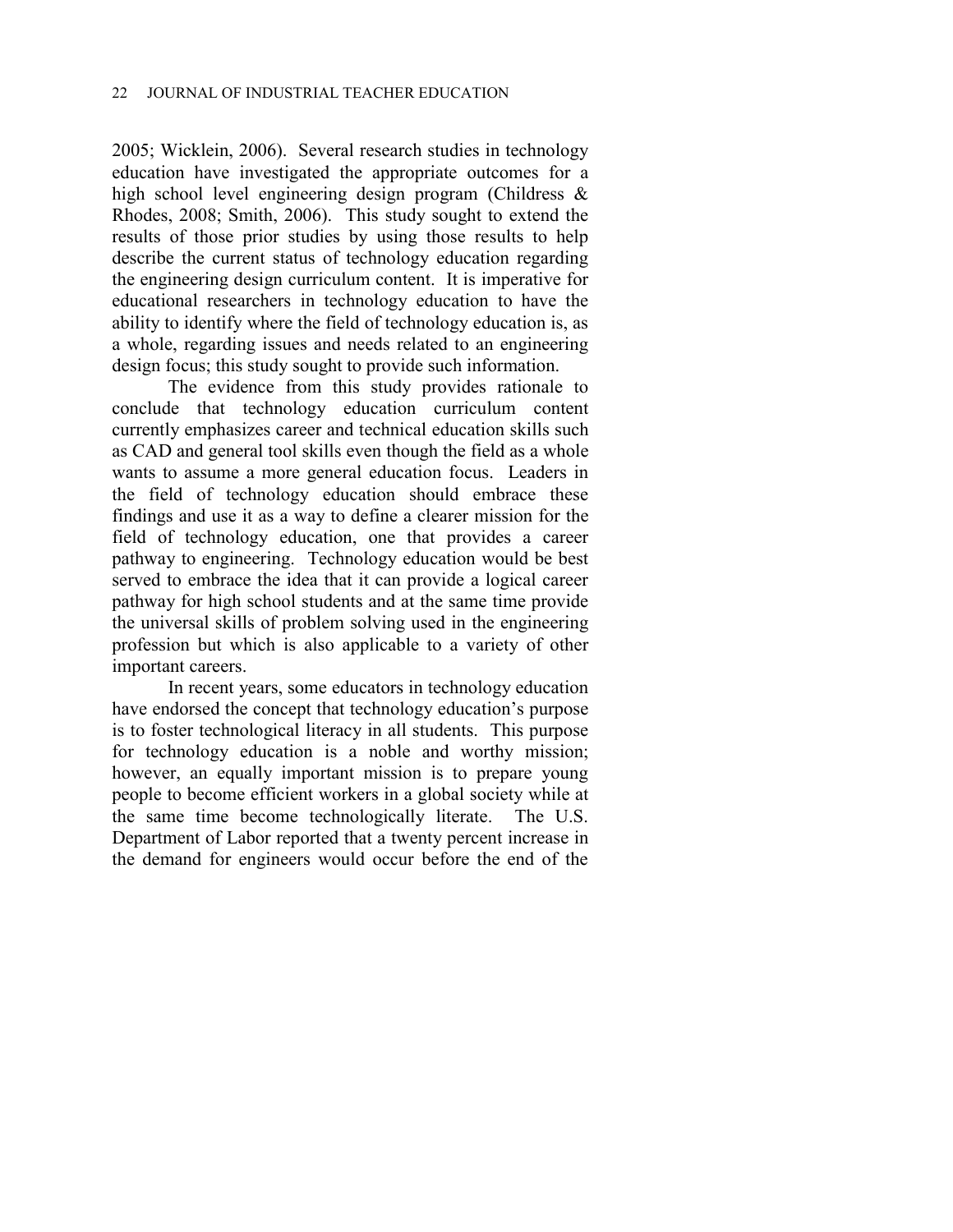decade, and currently many engineering jobs remain unfilled because of the lack of qualified candidates (Southern Regional Education Board, 2001). Moreover, there are several commissioned reports that describe the job skills necessary for individuals to be prepared to work in a global economy (Committee on Prospering in the Global Economy of the 21 Century, 2007; National Center on Education and the Economy, 2006). Within technology education, Dearing and Daugherty's (2004) study identified the core engineeringrelated concepts that support a standards-based technology education curriculum. What emerged from the data were outcomes that are job related skills that are also essential skills outlined in global workforce literature. The top five ranked concepts identified were: 1) interpersonal skills: teamwork, group skills, attitude, work ethic; 2) ability to communicate ideas: verbally, physically, visually, etc. ; 3) working within constraints/ parameters; 4) experience in brainstorming and generating ideas; 5.) product design assessment: does a design perform its intended function? (p. 9).

Technology education with an engineering design focus can help equip students with necessary job skills while at the same time prepare students that are technologically literate.

Specific results of this study indicate that technology education is already providing some learning opportunities for high school students to develop necessary job related skills needed of workers in a global economy. The literary works of Friedman (2005) and Pink (2005) not only documented the changes taking place nationally and internationally regarding a global economy, but also describes some attributes of the new kind of problem solver needed to address the complex issues that will emerge from global workforce competition. Some of the highest mean score items in this study addressed these needs including thinking critically (highest mean score item measured by frequency) and worked on a design team as a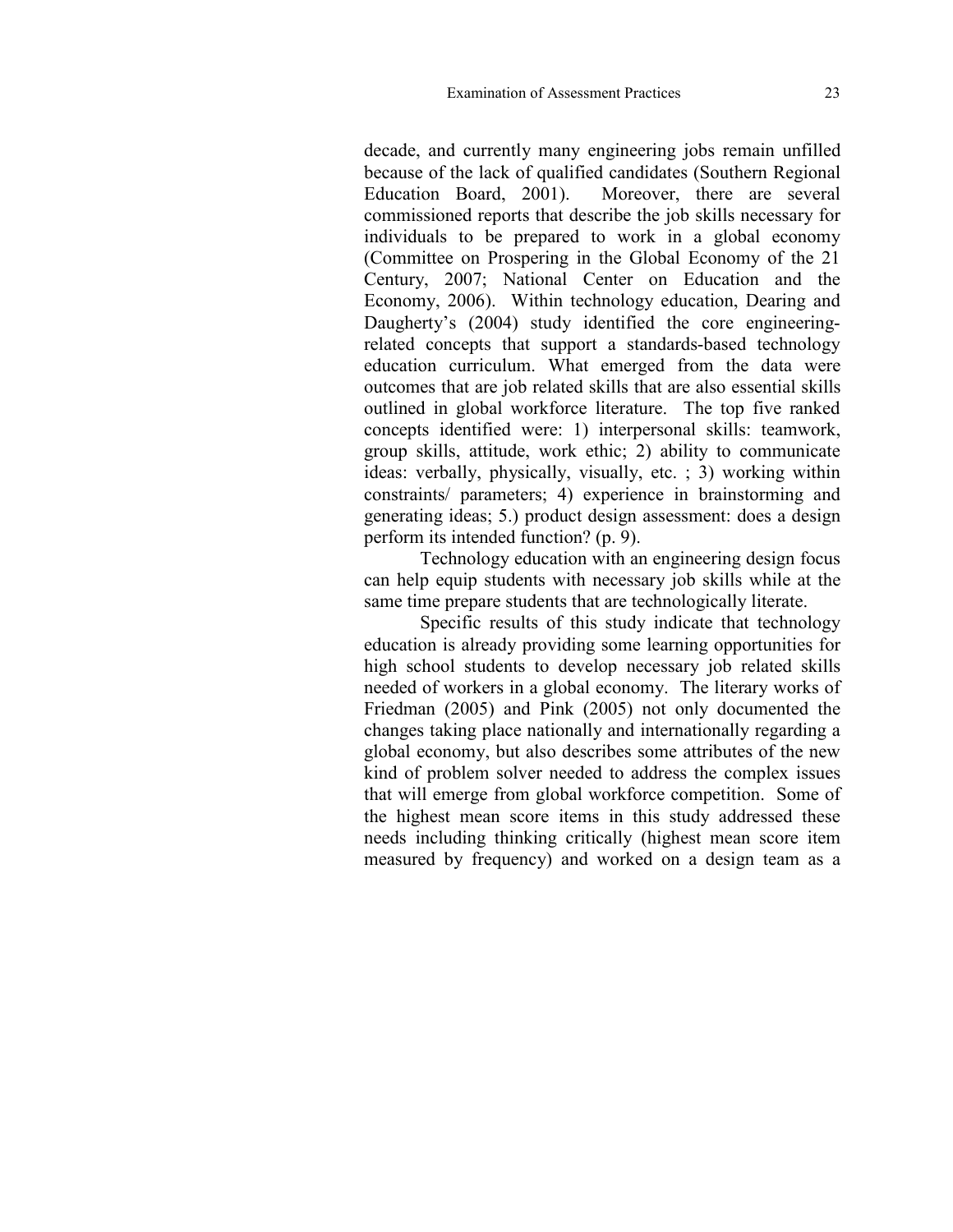functional inter-disciplinary unit. These attributes are necessary for a global worker, and, according to the results of this research, are well supported by current technology education curriculum content.

One particular area of improvement for technology education curriculum content to properly address the needs of a global workforce is the category of Engineering and Human Values (the lowest group mean scoring category by composite score). Some low mean scoring items within the Engineering and Human Values category are those outcomes related to making ethical decisions about engineering problems and outcomes that provide awareness of social, economical, and environmental impacts of technology on our society. The field of technology education would be better served by addressing these issues with improved curriculum content identified in the Engineering and Human Values category as well as implementing a systems thinking approach to problem solving in order to provide a way for students to learn how to address sustainability design issues.

One rationale for the importance of teaching technology education with an engineering design focus is that it can provide a real-world context for the application of mathematics and science (Daugherty, 2005; Wicklein, 2006). However, the results of this study indicate that there is little emphasis on the application of mathematics and engineering sciences in current technology education curriculum. As mentioned earlier, a low mean score for time per typical use was the individual item using mathematical models to optimize, describe, and/or predict results (mean of 1.72). In the engineering science category, a low mean score result of 1.58 was determined for use of trigonometry to solve problems and predict results.

If educators within the field of technology education wish to advocate that technology education helps provide a real-world context for the application of mathematics and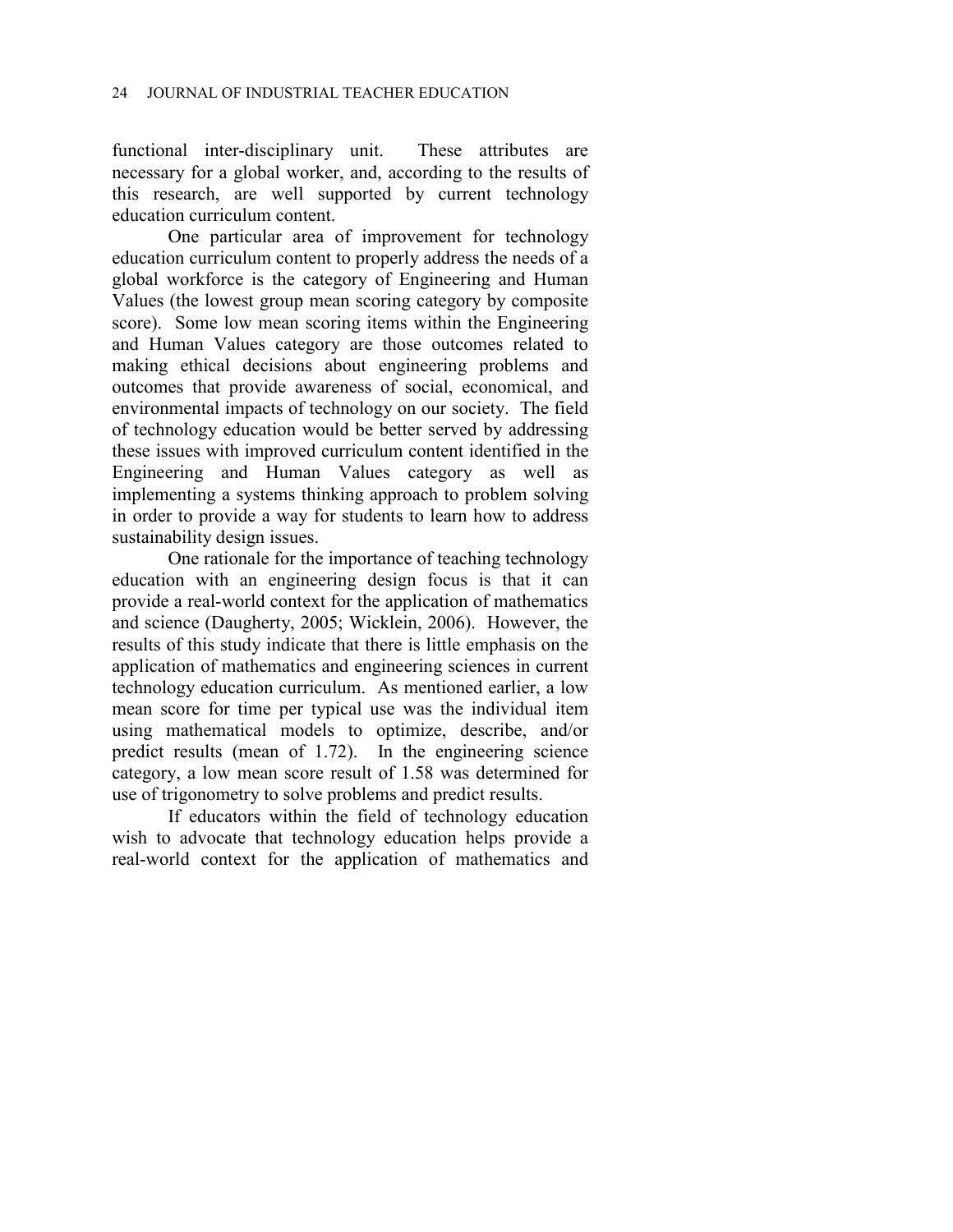science, then technology education curriculum must provide more and deeper learning opportunities that include the use of mathematics and science as a part of the design process. However, the results of this study indicate that analysis and optimization stages of the engineering design process are not presently emphasized in technology education curriculum content, which might cause some to question if the engineering design process is being properly implemented. It is important to note that the debate is very much alive about what are the appropriate levels of mathematics and engineering science for teaching engineering design at the secondary level, more research is needed to determine the appropriate levels.

The researcher's desire that the results of this study will be used by those in the field of technology education to help design new engineering design curriculum, assessment strategies, and professional development experiences that will help high school technology educators successfully implement engineering design focused technology programs around the country.

# **Recommendations for Future Research**

This research study has provided great insights into the current national status of technology education regarding engineering design curriculum content, assessment strategies, and challenges facing secondary teachers seeking to infuse engineering design into their classes. From this study, those in the field of technology education will better understand what is taking place in technology education classrooms regarding engineering design. However, more information is needed to help properly inform the field about this construct.

Consequently, the following recommendations are suggested for further research to inform the field of technology education: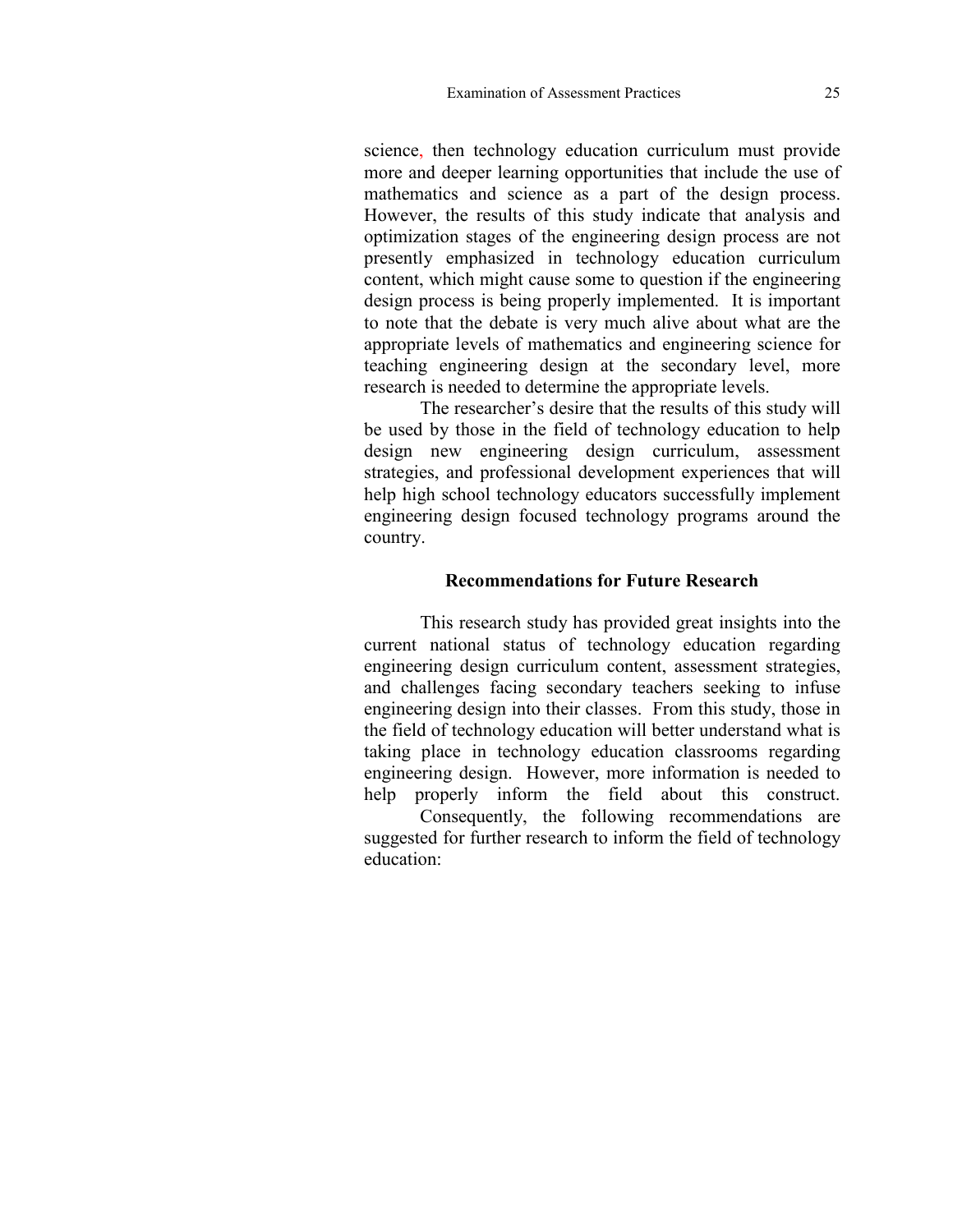- a. Similar descriptive research should be conducted using participants other than ITEA members to compare the results with this study. Moreover, a follow-up study using a different database could yield a larger sample size that would allow the researcher to statistically generalize to the entire population of technology education teachers. One possible database of technology education teachers that could be used for a follow-up study is the Engineering and Technology Education Division (eTED) of the Association for Career and Technical Education (ACTE).
- b. Conduct descriptive research using specific curriculum programs (Project Lead the Way, Probase, etc.) as the grouping variable to examine the student outcomes addressed as they relate to engineering design competencies. A study of this design could provide valuable information about outcomes and competencies achieved by these specific curriculum projects and about curriculum deficiencies.
- c. Conduct qualitative case studies of high school technology education teachers who have successfully implemented an engineering design focused technology education program in order to identify strategies necessary for infusing engineering design concepts into technology education. Furthermore, these types of studies could seek to explore the challenges and constraints facing these teachers as they implement a technology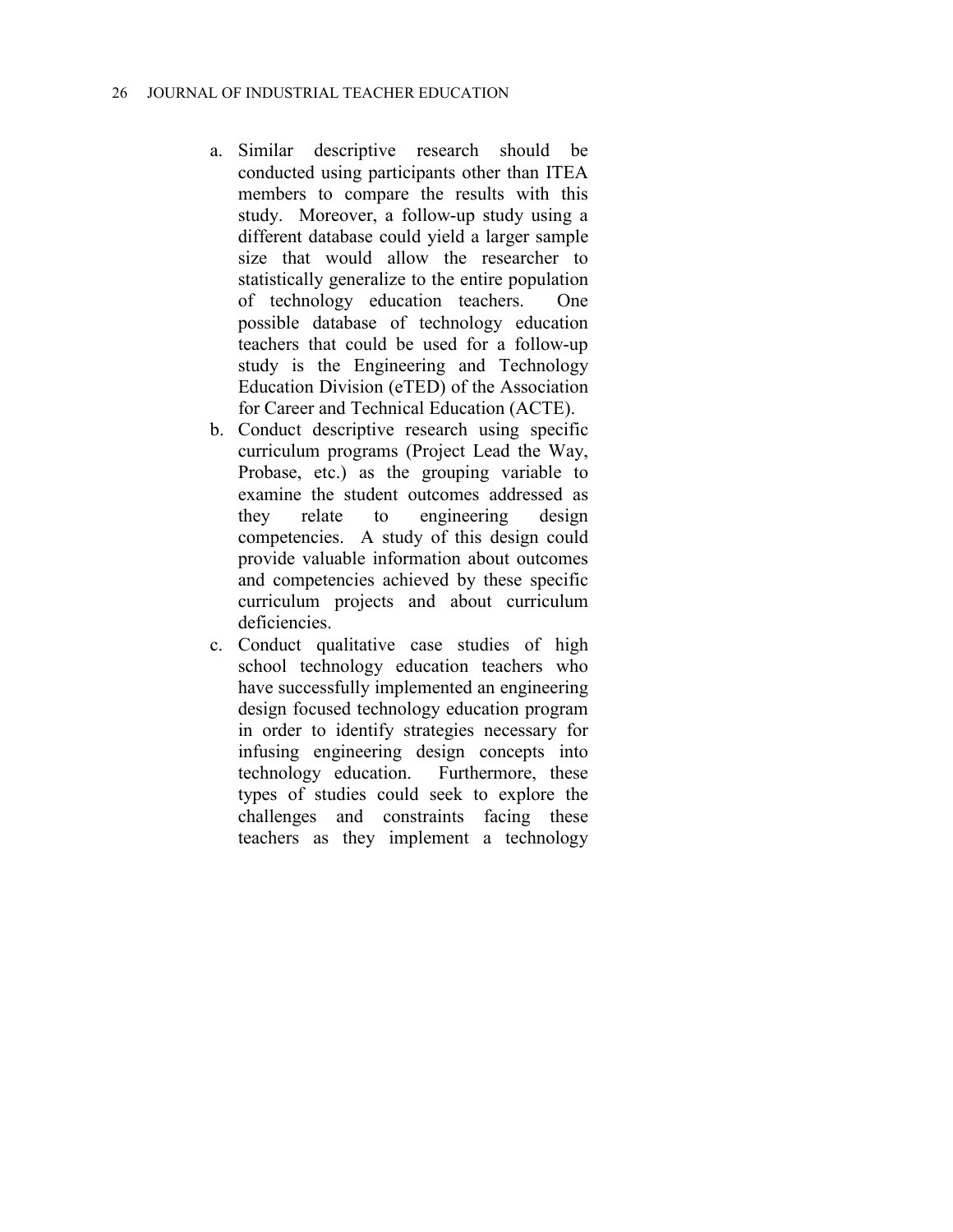education program focused on engineering design.

- d. Conduct descriptive research using urban, suburban, and rural school settings as a grouping variable to determine if there exists a statistical difference in the challenges facing teachers seeking to infuse engineering design into technology education when grouped by school setting.
- e. Replicate this study using the same instrument and a sample of ITEA members five years in the future. A comparison of the results of this study and a study five years out could help identify the progress made with the infusion of engineering design in technology education curriculum content.
- f. Conduct qualitative and quantitative research to determine the levels of mathematics and engineering science that are appropriate for teaching engineering design at the secondary level in order to remain authentic to the engineering design process and remain manageable for technology education teachers.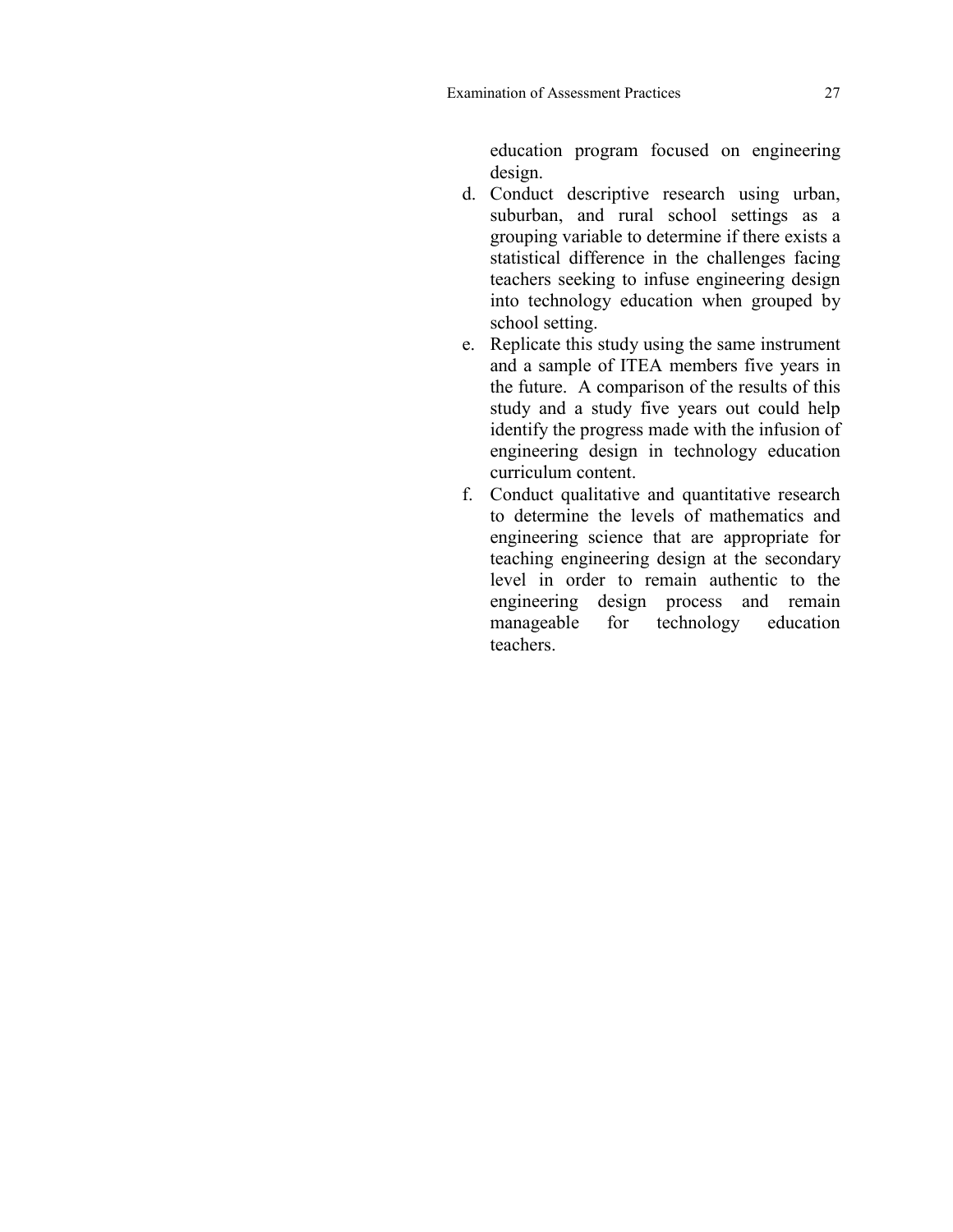# **References**

- Akmal, T., Oaks, M.M., & Barker, R. (2002). The state of technology education: A national report on the state of the profession. Journal of Industrial Teacher Education, 39(4), 1-20.
- Childress, V. W., & Rhodes, C. (2008). Engineering Outcomes for Grades 9 -12. The Technology Teacher. 67(7), 5-12.
- Committee on Prospering in the Global Economy of the  $21<sup>st</sup>$ Century (2007). Rising above the gathering storm: Energizing and employing America for a brighter economic future. National Academy of Science. Washington, DC: National Academies Press.
- Clark, S.C. (1989). The industrial arts paradigm: Adjustment, replacement, or extinction? Journal of Technology Education, 1(1),1 -9.
- Daugherty, M.K., (2005). A changing role for technology teacher education. Journal of Industrial Technology Education, 42(1), 41-58.
- Dearing, B.M., & Daugherty, M.K. (2004). Delivering engineering content in technology education. The Technology Teacher, 64(3), 8-11.
- Dillman, D.A., Tortora, R.D. & Bowker, D. (1999). Principles of constructing web surveys. Retrieved December 2, 2006, from http://survey.sesrc.wsu.edu/dillman/papers/websurveyp pr.pdf
- Douglas, J. Iversen, E. & Kalyandurg, C. (2004). Engineering in the K-12 classroom: An analysis of current practices and guidelines for the future. A production of the ASEE Engineering K12 Center.
- Dugger, W. E., Miller, C. D., Bame, E. A. Pinder, C. A., Giles,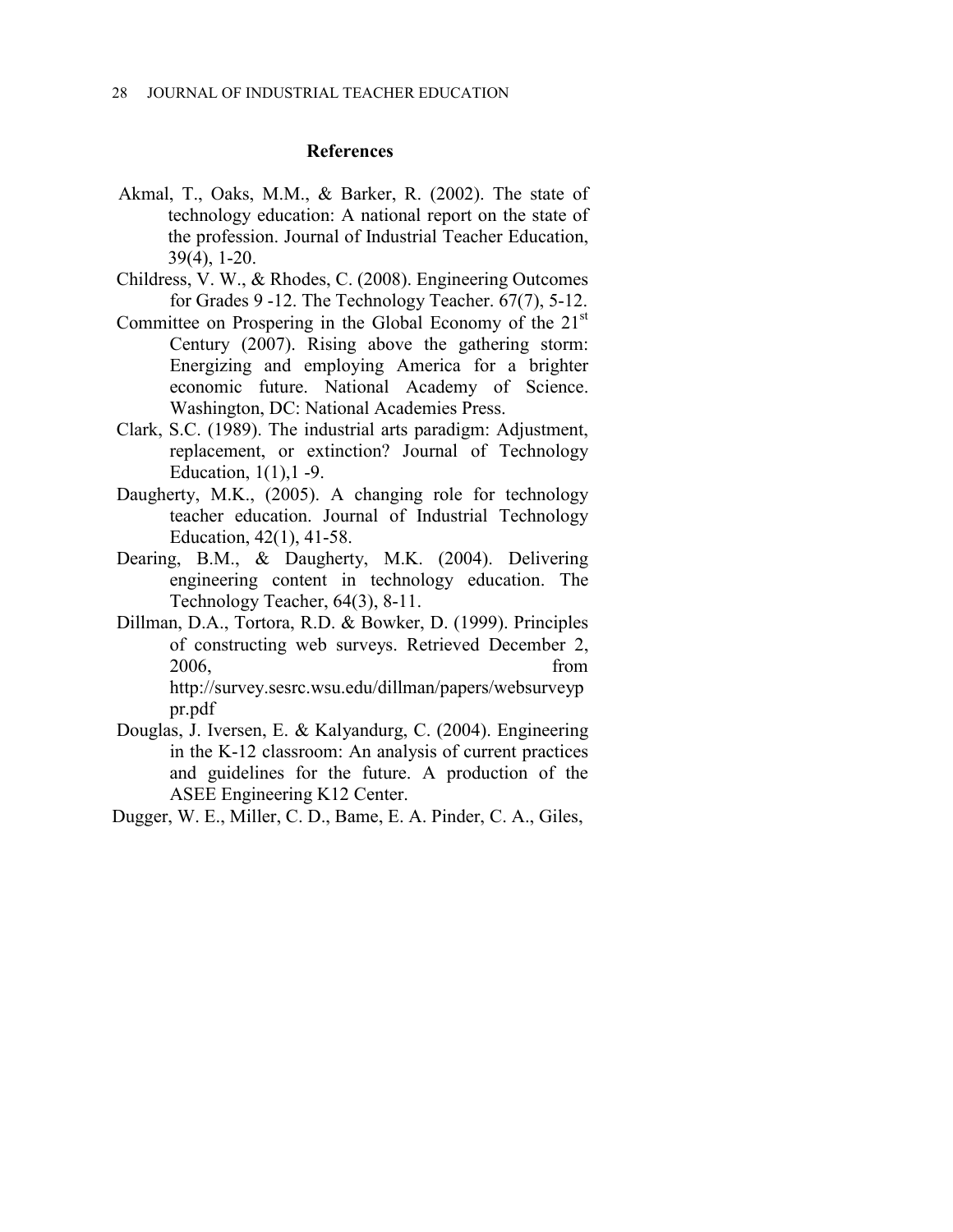M. B., Young, L.H., and Dixon, J. D. (1980). Report of the Survey Data. Blacksburg, VA: Virginia Polytechnic Institute and State University.

- Eide, A.R., Jenison, RD., Marshaw, L.H., Northrup,L. (2001). Engineering fundamentals and problem solving  $(4<sup>th</sup>$  ed.) Boston: McGraw-Hill.
- Friedman, T.L. (2005). The world is flat: A brief history of the twenty-first century. New York: Farra, Straus, and Giroux.
- Gall, M.D., Gall, J.P., & Borg, W.R.(2007). Educational research: An introduction (8th ed.). Boston: Pearson Education, Inc.
- Gattie, D.K. & Wicklein, R.C. (2007). Curricular value and instructional needs for infusing engineering design into K-12 technology education. Journal of Technology Education, 19(1), 6-18.
- Gay, L.R. & Airasian, P. (2000) Educational research: Competencies for analysis and application  $(6<sup>th</sup> ed.)$ Columbus, OH: Merrill
- Hailey, C. E., Erickson, T., Becker, K., & Thomas, T. (2005). National center for engineering and technology education. The Technology Teacher, 64(5), 23-26.
- Hill, R.B. (2006). New perspectives: Technology teacher education and engineering design. Journal of Industrial Teacher Education, 43(3), 45-63.
- International Technology Education Association. (2000/2002) Standards for technological literacy: Content for the study of technology. Reston, VA.
- International Technology Education Association. (2003). Advancing excellence in technological literacy: Student assessment, professional development, and program standards. Reston, VA.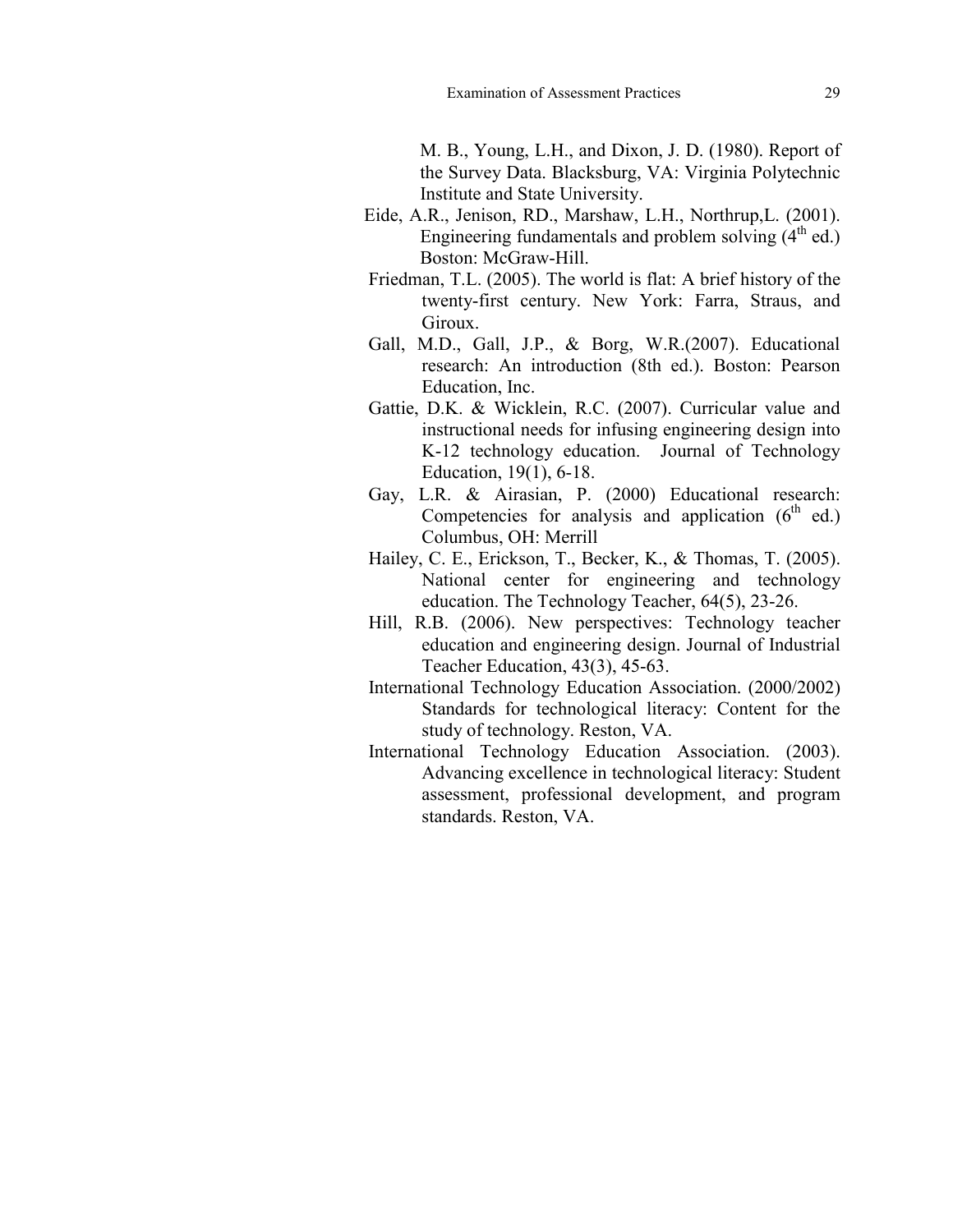- Krejcie, R.V., & Morgan, D.W. (1970). Determine sample size for research activities. Educational and Psychological Measurement, 30(3) 607-610.
- Lewis, T. (2004). A turn to engineering: The continuing struggle of technology education for legitimatization as a school subject. Journal of Technology Education, 16(1), 21-39.
- Messick, S. (1989). Validity. In R.L. Linn (Ed.) Educational measurement 3<sup>rd</sup> ed., pp 13-103. New York: Macmillan.
- Mullens, J. E., & Gayler, K. (1999). Measuring classroom instructional processes: Using survey and case study fieldtest results to improve item construction. U. S. Department of Education. Office of Educational Research and Improvement. National Center for Education Statistics.
- National Academy of Engineering and National Research Council. (2002). Technically speaking: Why all Americans need to know more about technology. Greg Pearson and A. Thomas Young, (Eds.), Committee on Technological Literacy. Washington, DC: National Academy Press [\(http://www.nae.edu/techlit\)](http://www.nae.edu/techlit).
- National Center on Education and the Economy. (2006). Tough choices or tough times: The report on the new commission on the skills of the American workforce. Hoboken, NJ: Jossey-Bass
- Pink, D. H. (2005). A whole new mind: moving from the information age to the conceptual age. New York: Riverhead Books.
- Rogers, G.E. (2005). Pre-engineering's place in technology education and its effect on technological literacy as perceived by technology education teachers. Journal of Industrial Technology Teacher, 42, (1), 6-22.